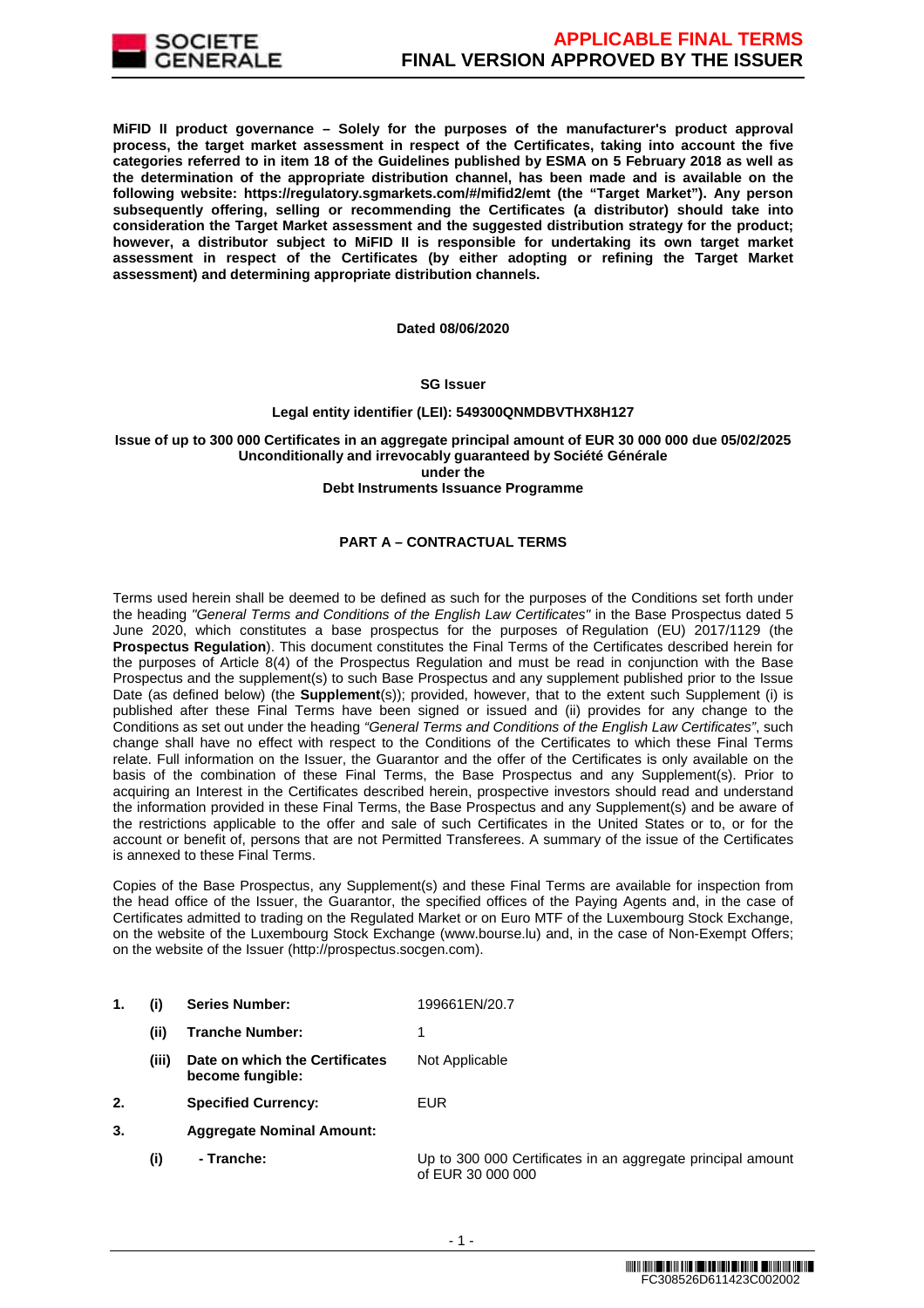

|     | (ii)  | - Series:                                                                               | Up to 300 000 Certificates in an aggregate principal amount<br>of EUR 30 000 000                                                                                                                   |
|-----|-------|-----------------------------------------------------------------------------------------|----------------------------------------------------------------------------------------------------------------------------------------------------------------------------------------------------|
| 4.  |       | <b>Issue Price:</b>                                                                     | EUR 100 per Certificate of EUR 100 Specified Denomination                                                                                                                                          |
| 5.  |       | <b>Specified Denomination(s):</b>                                                       | <b>EUR 100</b>                                                                                                                                                                                     |
| 6.  | (i)   | <b>Issue Date:</b><br>(DD/MM/YYYY)                                                      | 31/07/2020                                                                                                                                                                                         |
|     | (ii)  | <b>Interest Commencement Date:</b>                                                      | <b>Issue Date</b>                                                                                                                                                                                  |
| 7.  |       | <b>Final Exercise Date:</b><br>(DD/MM/YYYY)                                             | 05/02/2025                                                                                                                                                                                         |
| 8.  |       | <b>Governing law:</b>                                                                   | English law                                                                                                                                                                                        |
| 9.  | (i)   | <b>Status of the Certificates:</b>                                                      | Unsecured                                                                                                                                                                                          |
|     | (ii)  | Date of corporate authorisation<br>obtained for the issuance of<br><b>Certificates:</b> | Not Applicable                                                                                                                                                                                     |
|     | (iii) | <b>Type of Structured Certificates:</b>                                                 | <b>Share Linked Certificates</b>                                                                                                                                                                   |
|     |       |                                                                                         | The provisions of the following Additional Terms and<br>Conditions apply:<br>Additional Terms<br>and Conditions<br>for Share<br>Linked<br>Certificates and Depositary Receipts Linked Certificates |
|     | (iv)  | <b>Reference of the Product</b>                                                         | 3.3.3 with Option 1 applicable as described in the Additional<br>Terms and Conditions relating to Formulae                                                                                         |
| 10. |       | <b>Interest Basis:</b>                                                                  | See section "PROVISIONS RELATING TO INTEREST (IF<br>ANY) PAYABLE" below.                                                                                                                           |
| 11. |       | <b>Redemption/Payment Basis:</b>                                                        | See section "PROVISIONS RELATING TO REDEMPTION"<br>below.                                                                                                                                          |
| 12. |       | Issuer's/Certificateholders'<br>redemption option:                                      | See section "PROVISIONS RELATING TO REDEMPTION"<br>below.                                                                                                                                          |

# **PROVISIONS RELATING TO INTEREST (IF ANY) PAYABLE**

| 13. |     | <b>Fixed Rate Certificate</b><br><b>Provisions:</b>          | Not Applicable                                                                                                                                                                                                             |
|-----|-----|--------------------------------------------------------------|----------------------------------------------------------------------------------------------------------------------------------------------------------------------------------------------------------------------------|
| 14. |     | <b>Floating Rate Certificate</b><br><b>Provisions:</b>       | Not Applicable                                                                                                                                                                                                             |
| 15. |     | <b>Structured Interest Certificate</b><br><b>Provisions:</b> | Applicable as per Condition 3.3 of the General Terms and<br>Conditions                                                                                                                                                     |
|     | (i) | <b>Structured Interest Amount(s)</b>                         | Unless previously redeemed, on each Interest Payment<br>Date(i) (i from 1 to 18), the Issuer shall pay to the<br>Certificateholders, for each Certificate, an<br>amount<br>determined by the Calculation Agent as follows: |
|     |     |                                                              | Scenario 1:                                                                                                                                                                                                                |
|     |     |                                                              | If on Valuation Date(i), Level(i) is higher than or equal to<br>65%, then:                                                                                                                                                 |
|     |     |                                                              | Interest Amount(i)<br>$=$ Max(0;<br>Structured<br>Specified<br>Denomination x (i x 1.40%) - SumCouponsPaid(i-1))                                                                                                           |
|     |     |                                                              | Scenario 2:                                                                                                                                                                                                                |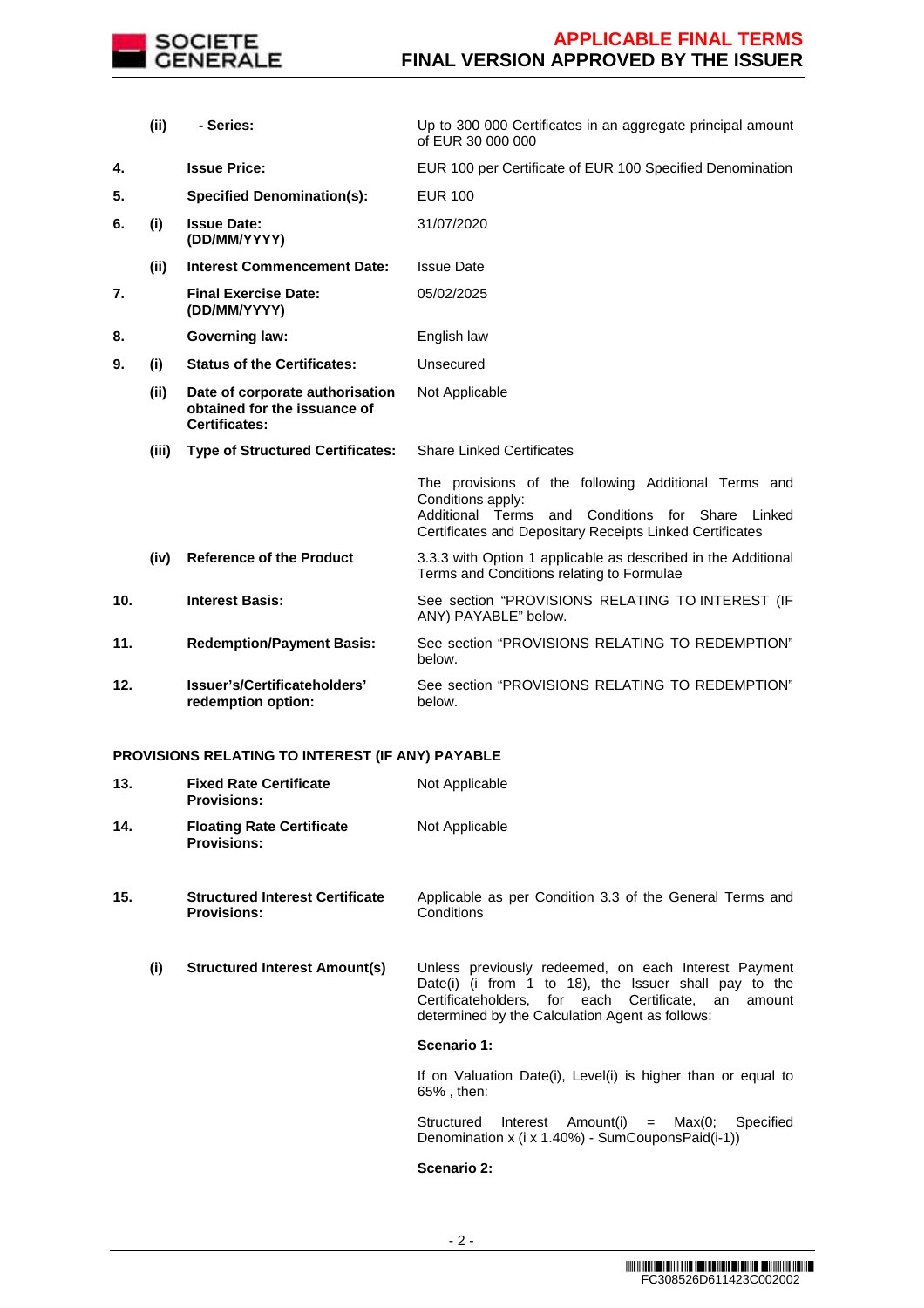

If on Valuation Date(i), Level(i) is lower than 65% , then:

Structured Interest Amount(i) = 0 (zero)

 Definitions relating to the Structured Interest Amount are set out in paragraph 27(ii) "Definitions relating to the Product"

|     | (ii)                                     | <b>Specified Period(s)/Interest</b><br><b>Payment Date(s):</b><br>(DD/MM/YYYY) | Interest Payment Date(i) (i from 1 to 18): $05/11/2020$ ;<br>05/02/2021:<br>05/08/2021:<br>05/11/2021;<br>06/05/2021:<br>07/02/2022;<br>06/05/2022:<br>05/08/2022;<br>07/11/2022:<br>06/02/2023:<br>09/05/2023:<br>06/11/2023:<br>07/08/2023:<br>05/02/2024;<br>07/05/2024;<br>05/08/2024;<br>05/11/2024;<br>05/02/2025 |
|-----|------------------------------------------|--------------------------------------------------------------------------------|-------------------------------------------------------------------------------------------------------------------------------------------------------------------------------------------------------------------------------------------------------------------------------------------------------------------------|
|     | (iii)                                    | <b>Business Day</b><br><b>Convention:</b>                                      | Following Business Day Convention (unadjusted)                                                                                                                                                                                                                                                                          |
|     | (iv)                                     | <b>Day Count Fraction:</b>                                                     | Not Applicable                                                                                                                                                                                                                                                                                                          |
|     | (v)                                      | <b>Business Centre(s):</b>                                                     | Not applicable                                                                                                                                                                                                                                                                                                          |
| 16. |                                          | <b>Zero Coupon Certificate</b><br><b>Provisions:</b>                           | Not Applicable                                                                                                                                                                                                                                                                                                          |
|     | <b>PROVISIONS RELATING TO REDEMPTION</b> |                                                                                |                                                                                                                                                                                                                                                                                                                         |

| 17. | Redemption at the option of the<br><b>Issuer:</b> | Not Applicable |
|-----|---------------------------------------------------|----------------|
| 18. | Redemption at the option of the                   | Not Applicable |

**18. Redemption at the option of the Certificateholders:**

**19. Automatic Early Redemption:** Applicable as per Condition 5.10 of the General Terms and **Conditions** 

**(i) Automatic Early Redemption Amount(s):** Unless previously redeemed, if an Automatic Early Redemption Event has occurred, then the Issuer shall redeem early the Certificates on Automatic Early Redemption Date(i) (i from 4 to 17) in accordance with the following provisions in respect of each Certificate:

> Automatic Early Redemption Amount(i) = Specified Denomination x (100%)

 Definitions relating to the Automatic Early Redemption Amount are set out in paragraph 27(ii) "Definitions relating to the Product".

- **(ii) Automatic Early Redemption Date(s): (DD/MM/YYYY)** Automatic Early Redemption Date(i) (i from 4 to 17): 05/08/2021; 05/11/2021; 07/02/2022; 06/05/2022; 05/08/2022; 07/11/2022; 06/02/2023; 09/05/2023; 07/08/2023; 06/11/2023; 05/02/2024; 07/05/2024; 05/08/2024;
- **(iii) Automatic Early Redemption Event:** is deemed to have occurred, as determined by the Calculation Agent, if on a Valuation Date(i) (i from 4 to 17), Level(i) is higher than or equal to BarrierAutocall(i)

**20. Final Exercise Amount:** Unless previously redeemed, the Issuer shall redeem the Certificates on the Final Exercise Date, in accordance with the following provisions in respect of each Certificate:

## **Scenario 1:**

If on Valuation Date(18), Level(18) is higher than or equal to 65% , then:

Final Exercise Amount = Specified Denomination x [100%]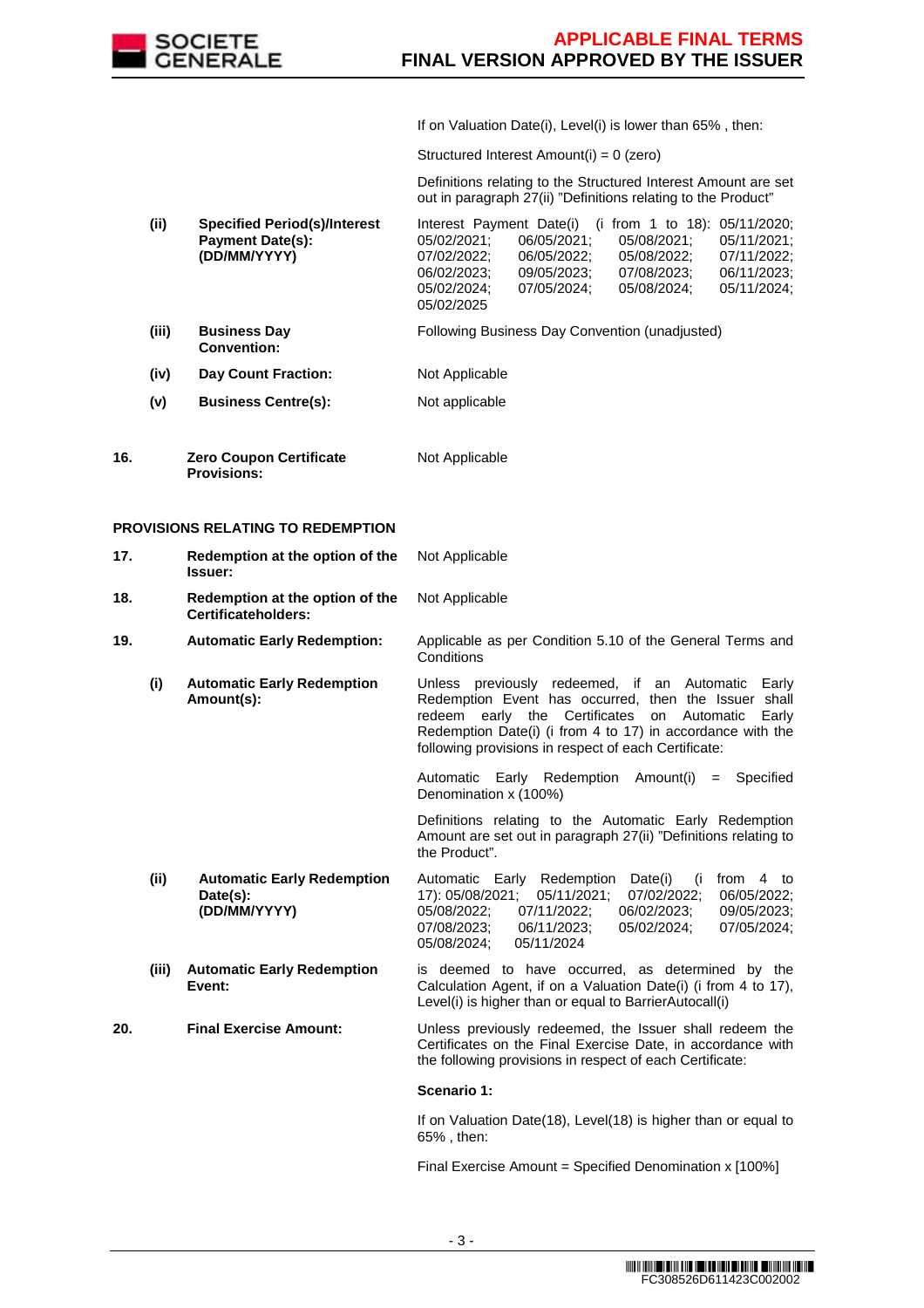

## **Scenario 2:**

If on Valuation Date(18), Level(18) is lower than 65% , then:

Final Exercise Amount = Specified Denomination x [Level(18)]

 Definitions relating to the Final Exercise Amount are set out in paragraph 27(ii) "Definitions relating to the Product".

| 21. | <b>Physical Delivery Certificates</b><br><b>Provisions:</b>                                                                                                                                                                                                   | Not Applicable                        |
|-----|---------------------------------------------------------------------------------------------------------------------------------------------------------------------------------------------------------------------------------------------------------------|---------------------------------------|
| 22. | <b>Credit Linked Certificates</b><br><b>Provisions:</b>                                                                                                                                                                                                       | Not Applicable                        |
| 23. | <b>Bond Linked Certificates</b><br><b>Provisions:</b>                                                                                                                                                                                                         | Not Applicable                        |
| 24. | <b>Trigger redemption at the option</b> Not Applicable<br>of the Issuer:                                                                                                                                                                                      |                                       |
| 25. | <b>Early Redemption for tax</b><br>reasons, special tax reasons,<br>regulatory reasons, Force<br><b>Majeure Event, Event of Default,</b><br>or at the option of the<br><b>Calculation Agent pursuant to</b><br>the Additional Terms and<br><b>Conditions:</b> | Early Redemption Amount: Market Value |

# **PROVISIONS APPLICABLE TO THE UNDERLYING(S) IF ANY**

| 26. | (i)   | Underlying(s):                                                                                                                                                                                                                 | The following Share as defined below:                                                                                                                                                                                                                                                                  |
|-----|-------|--------------------------------------------------------------------------------------------------------------------------------------------------------------------------------------------------------------------------------|--------------------------------------------------------------------------------------------------------------------------------------------------------------------------------------------------------------------------------------------------------------------------------------------------------|
|     |       | <b>Bloomberg Ticker</b><br>Company<br><b>ISP IM</b><br>Intesa Sanpaolo SpA                                                                                                                                                     | <b>Exchange</b><br><b>Website</b><br>BORSA ITALIANA S.P.A.   www.intesasanpaolo.com                                                                                                                                                                                                                    |
|     | (ii)  | Information relating to the past<br>and future performances of the<br>Underlying(s) and volatility:                                                                                                                            | The information relating to the past and future performances<br>of the Underlying(s) and volatility are available on the source<br>specified in the table above.                                                                                                                                       |
|     | (iii) | Provisions relating, amongst<br>others, to the Market Disruption<br>Event(s) and/or Extraordinary<br>Event(s) and/or any additional<br>disruption event(s) as described<br>in the relevant Additional Terms<br>and Conditions: | The provisions of the following Additional Terms and<br>Conditions apply:<br>Conditions<br>Additional<br>for Share<br>Linked<br>Terms<br>and<br>Certificates and Depositary Receipts Linked Certificates                                                                                               |
|     | (iv)  | Other information relating to<br>the Underlying(s):                                                                                                                                                                            | Information or summaries of information included herein with<br>respect to the Underlying(s), has been extracted from<br>general databases released publicly or by any other<br>available information.                                                                                                 |
|     |       |                                                                                                                                                                                                                                | Each of the Issuer and the Guarantor confirms that such<br>information has been accurately reproduced and that, so far<br>as it is aware and is able to ascertain from information<br>published, no facts have been omitted which would render<br>the reproduced information inaccurate or misleading. |

**DEFINITIONS APPLICABLE TO INTEREST (IF ANY), REDEMPTION AND THE UNDERLYING(S) IF ANY**

**27. (i) Definitions relating to date(s):** Applicable

| <b>Valuation Date(0):</b> |  |
|---------------------------|--|
| (DD/MM/YYYY)              |  |

29/07/2020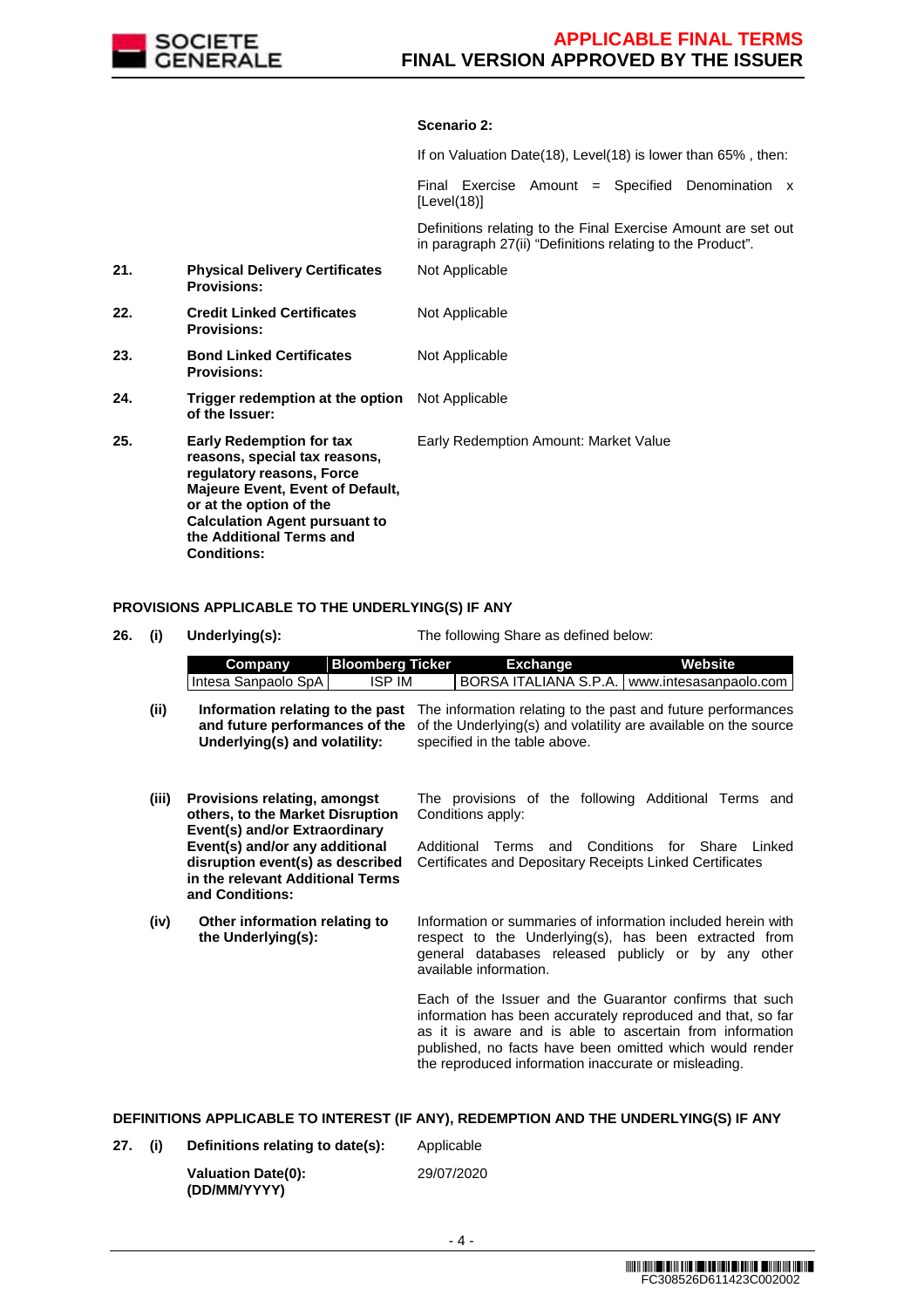

|      | Valuation Date(i) (i from 1 to 18)<br>(DD/MM/YYYY) | 29/10/2020;<br>29/10/2021;<br>31/10/2022:<br>30/10/2023;<br>29/10/2024; | 29/01/2021:<br>31/01/2022;<br>30/01/2023:<br>29/01/2024;<br>29/01/2025                                              | 29/04/2021:<br>29/04/2022:<br>02/05/2023:<br>29/04/2024; | 29/07/2021;<br>29/07/2022;<br>31/07/2023:<br>29/07/2024; |
|------|----------------------------------------------------|-------------------------------------------------------------------------|---------------------------------------------------------------------------------------------------------------------|----------------------------------------------------------|----------------------------------------------------------|
| (ii) | Definitions relating to the<br><b>Product:</b>     |                                                                         | Applicable, subject to the provisions of Condition 4 of the<br>Additional Terms and Conditions relating to Formulae |                                                          |                                                          |
|      | SumCouponsPaid(i-1)<br>(i from 2 to 18)            | means<br>Amount(i-1)<br>With:                                           | SumCouponsPaid(i-2)                                                                                                 | Structured<br>$+$                                        | Interest                                                 |
|      |                                                    |                                                                         | SumCouponsPaid $(0) = 0$ (zero)                                                                                     |                                                          |                                                          |
|      | Level(i)<br>(i from 1 to 18)                       | means $(S(i) / S(0))$                                                   |                                                                                                                     |                                                          |                                                          |
|      | S(i)                                               |                                                                         | means in respect of any Valuation Date(i) the Closing Price                                                         |                                                          |                                                          |

of the Underlying

**BarrierAutocall(i)** BarrierAutocall(i)(i from 4 to 5) = 100% BarrierAutocall(i)(i from 6 to 7) =  $95\%$ BarrierAutocall(i)(i from 8 to 9) =  $90\%$ BarrierAutocall(i)(i from 10 to 11) =  $85\%$ BarrierAutocall(i)(i from 12 to 13) = 80% BarrierAutocall(i)(i from 14 to 15) =  $75\%$ BarrierAutocall(i)(i from 16 to 17) =  $70\%$ 

## **PROVISIONS RELATING TO SECURED CERTIFICATES**

**(i from 0 to 18)** 

**28. Secured Certificates Provisions:** Not Applicable

# **GENERAL PROVISIONS APPLICABLE TO THE CERTIFICATES**

| 29. |      | Provisions applicable to<br>payment date(s):                                                        |                                                                                                                               |
|-----|------|-----------------------------------------------------------------------------------------------------|-------------------------------------------------------------------------------------------------------------------------------|
|     |      | - Payment Business Day:                                                                             | <b>Following Payment Business Day</b>                                                                                         |
|     |      | - Financial Centre(s):                                                                              | Not Applicable                                                                                                                |
| 30. |      | Form of the Certificates:                                                                           |                                                                                                                               |
|     | (i)  | Form:                                                                                               | Non-US Registered Global Note registered in the name of a<br>nominee for a common depositary for Euroclear and<br>Clearstream |
|     | (ii) | New Global Note (NGN -<br>bearer notes) / New<br>Safekeeping Structure (NSS -<br>registered notes): | No.                                                                                                                           |
| 31. |      | <b>Redenomination:</b>                                                                              | Not Applicable                                                                                                                |
| 32. |      | <b>Consolidation:</b>                                                                               | Applicable as per Condition 15.2 of the General Terms and<br>Conditions                                                       |
| 33. |      | <b>Partly Paid Certificates</b><br><b>Provisions:</b>                                               | Not Applicable                                                                                                                |
| 34. |      | <b>Instalment Certificates</b><br><b>Provisions:</b>                                                | Not Applicable                                                                                                                |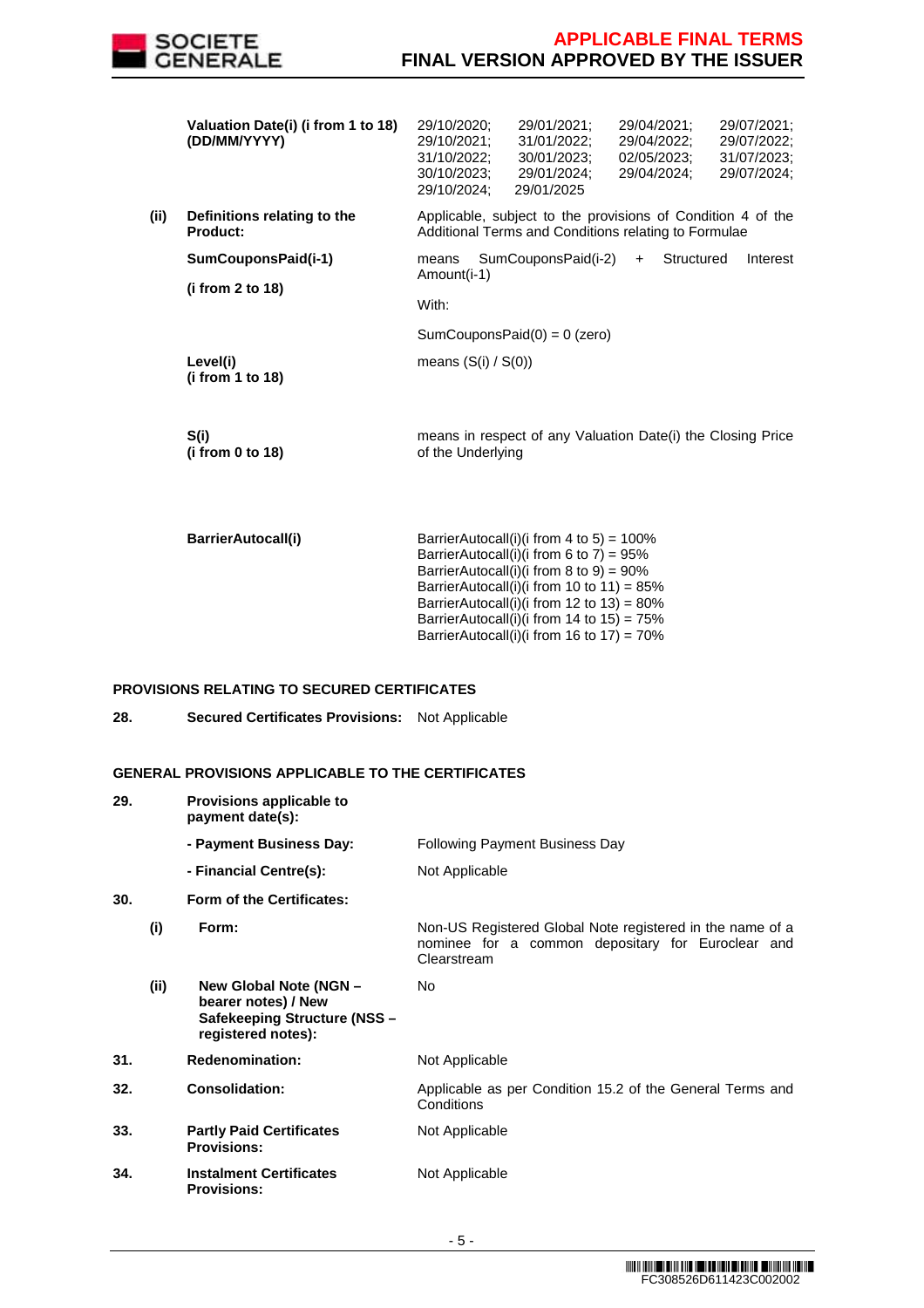

| 35. | Masse:                                                                                        | Not Applicable |
|-----|-----------------------------------------------------------------------------------------------|----------------|
| 36. | <b>Dual Currency Certificate</b><br><b>Provisions:</b>                                        | Not Applicable |
| 37. | <b>Additional Amount Provisions</b><br>for Italian Certificates:                              | Not Applicable |
| 38. | Interest Amount and/or the<br><b>Redemption Amount switch at</b><br>the option of the Issuer: | Not Applicable |
| 39. | <b>Portfolio Linked Certificates</b><br><b>Provisions:</b>                                    | Not Applicable |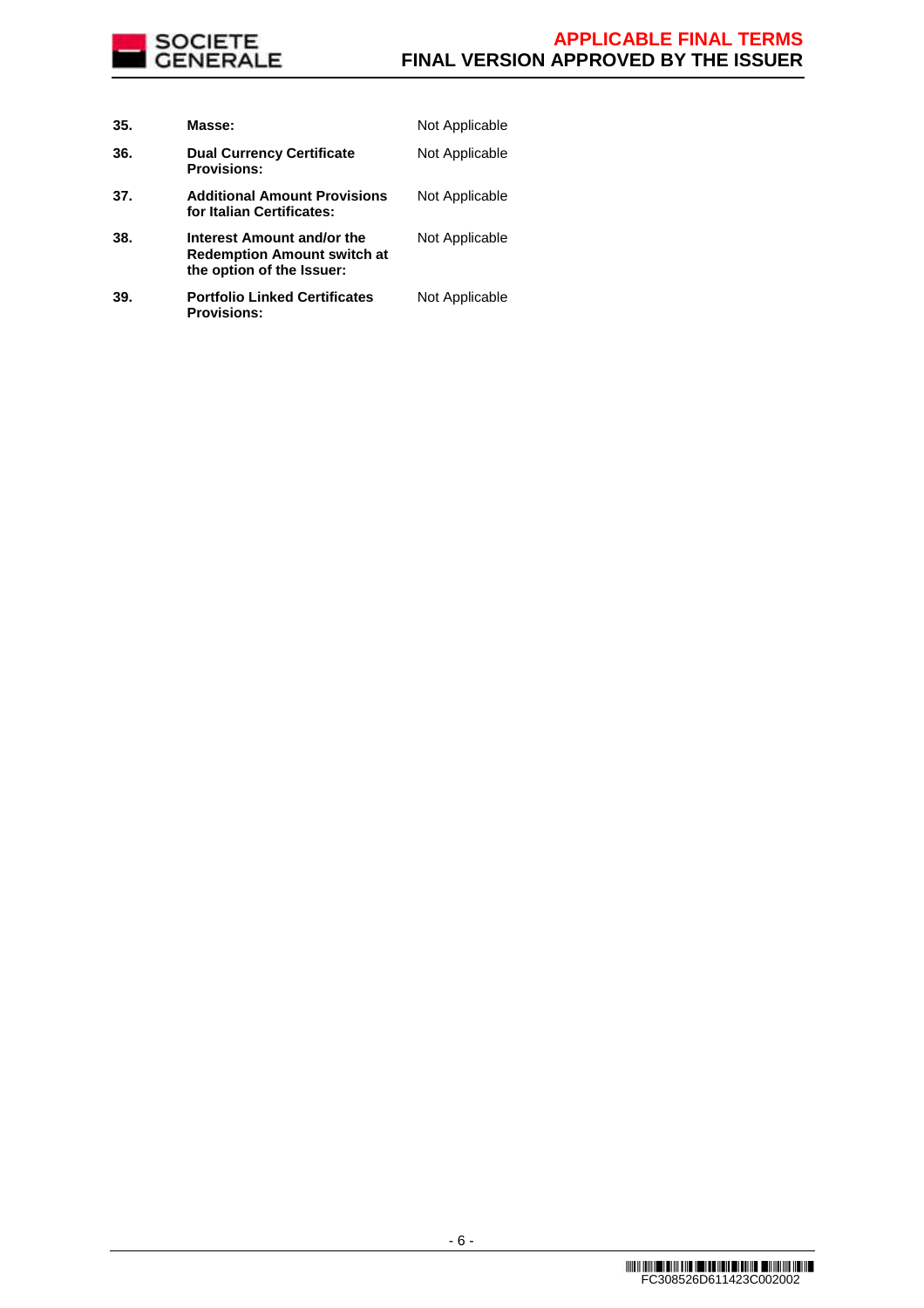

## **PART B – OTHER INFORMATION**

## **1. LISTING AND ADMISSION TO TRADING**

- **(i) Listing:** None
- **(ii) Admission to trading:** Application shall be made for the Certificates to be admitted to trading on the Multilateral Trading Facility ("MTF") named EuroTLX organized and managed by Borsa Italiana S.p.A. with effect from or as soon as practicable after the Issue Date. Société Générale, directly or through a third party appointed by it, will act as specialist for the Certificates, in accordance with the rules and regulations of EuroTLX.

 **There can be no assurance that the listing and trading of the Certificates will be approved with effect on the Issue Date or at all, provided that if Borsa Italiana S.p.A. does not release its decision of admission to trading within the day immediately preceding the Issue Date, Section 10 – paragraph "Conditions to which the offer is subject" of these Final Terms shall apply.**

**(iii) Estimate of total expenses related to admission to trading:** Not Applicable **(iv) Information required for Certificates to be listed on SIX Swiss Exchange:** Not Applicable

## **2. RATINGS**

The Certificates to be issued have not been rated.

## **3. INTERESTS OF NATURAL AND LEGAL PERSONS INVOLVED IN THE ISSUE/OFFER**

 Save for fees, if any, payable to the Dealer, and so far as the Issuer is aware, no person involved in the issue of the Certificates has an interest material to the offer.

The Dealer and its affiliates have engaged, and may in the future engage, in investment banking and/or commercial banking transactions with, and may perform other services for, the Issuer and its affiliates in the ordinary course of business.

 Société Générale will ensure the roles of provider of hedging instruments to the Issuer of the Certificates and Calculation Agent of the Certificates.

 The possibility of conflicts of interest between the different roles of Société Générale on one hand, and between those of Société Générale in these roles and those of the Certificateholders on the other hand cannot be excluded.

 Furthermore, given the banking activities of Société Générale, conflicts may arise between the interests of Société Générale acting in these capacities (including business relationship with the issuers of the financial instruments being underlyings of the Certificates or possession of non public information in relation with them) and those of the Certificateholders. Finally, the activities of Société Générale on the underlying financial instrument(s), on its proprietary account or on behalf of its customers, or the establishment of hedging transactions, may also have an impact on the price of these instruments and their liquidity, and thus may be in conflict with the interests of the Certificateholders.

# **4. REASONS FOR THE OFFER AND USE OF PROCEEDS**

**(i) Reasons for the offer and use of proceeds:**

The net proceeds from each issue of Certificates will be applied for the general financing purposes of the Société Générale Group, which include making a profit.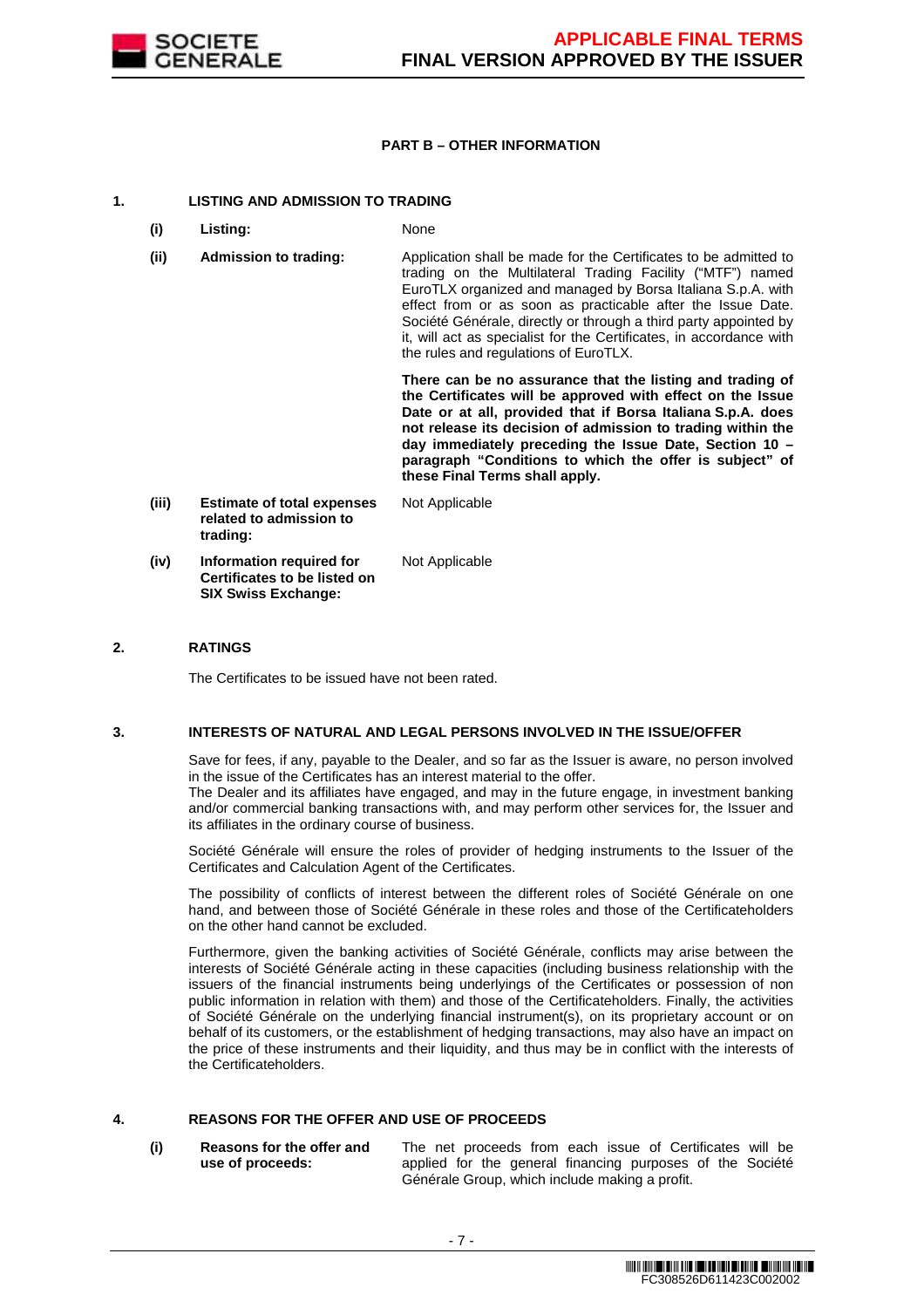

- **(ii) Estimated net proceeds:** Not Applicable
- **(iii) Estimated total expenses:** Not Applicable
- **5. INDICATION OF YIELD** (Fixed Rate Certificates only) Not Applicable
- **6. HISTORIC INTEREST RATES** (Floating Rate Certificates only)

Not Applicable

# **7. PERFORMANCE AND EFFECT ON VALUE OF INVESTMENT**

## **(i) PERFORMANCE OF FORMULA, EXPLANATION OF EFFECT ON VALUE OF INVESTMENT**  (Structured Certificates only)

 The value of the Certificates, the payment of a Coupon amount on a relevant Interest payment date to a Certificateholder, the payment of an automatic early redemption amount on a relevant automatic early redemption date, and the payment of a redemption amount to a Certificateholder on the final exercise date will depend on the performance of the underlying asset(s), on the relevant valuation date(s).

 The value of the Certificates is linked to the positive or negative performance of the underlying instrument. The amount(s) to be paid is/are determined on the basis of the condition which is satisfied (or not) if the performance of the underlying instrument is higher than or equal to a predefined barrier performance.

 During the lifetime of the Certificates, the market value of these Certificates may be lower than the invested capital. Furthermore, an insolvency of the Issuer and/or the Guarantor may cause a total loss of the invested capital.

## **The attention of the investors is drawn to the fact that they could sustain an entire or a partial loss of their investment.**

## **(ii) PERFORMANCE OF RATE(S) OF EXCHANGE AND EXPLANATION OF EFFECT ON VALUE OF INVESTMENT** (Dual Currency Certificates only)

Not Applicable

# **8. OPERATIONAL INFORMATION**

**(i) Security identification code(s): - ISIN code:** XS2120909648 **- Common code:** 212090964 **(ii) Clearing System(s):** Euroclear Bank S.A/N.V. (**Euroclear) /** Clearstream Banking société anonyme (**Clearstream**) **(iii) Delivery of the Certificates:** Delivery against payment **(iv) Calculation Agent:** Société Générale Tour Société Générale 17 Cours Valmy 92987 Paris La Défense Cedex France **(v) Paying Agent(s):** Société Générale Luxembourg SA 11, avenue Emile Reuter 2420 Luxembourg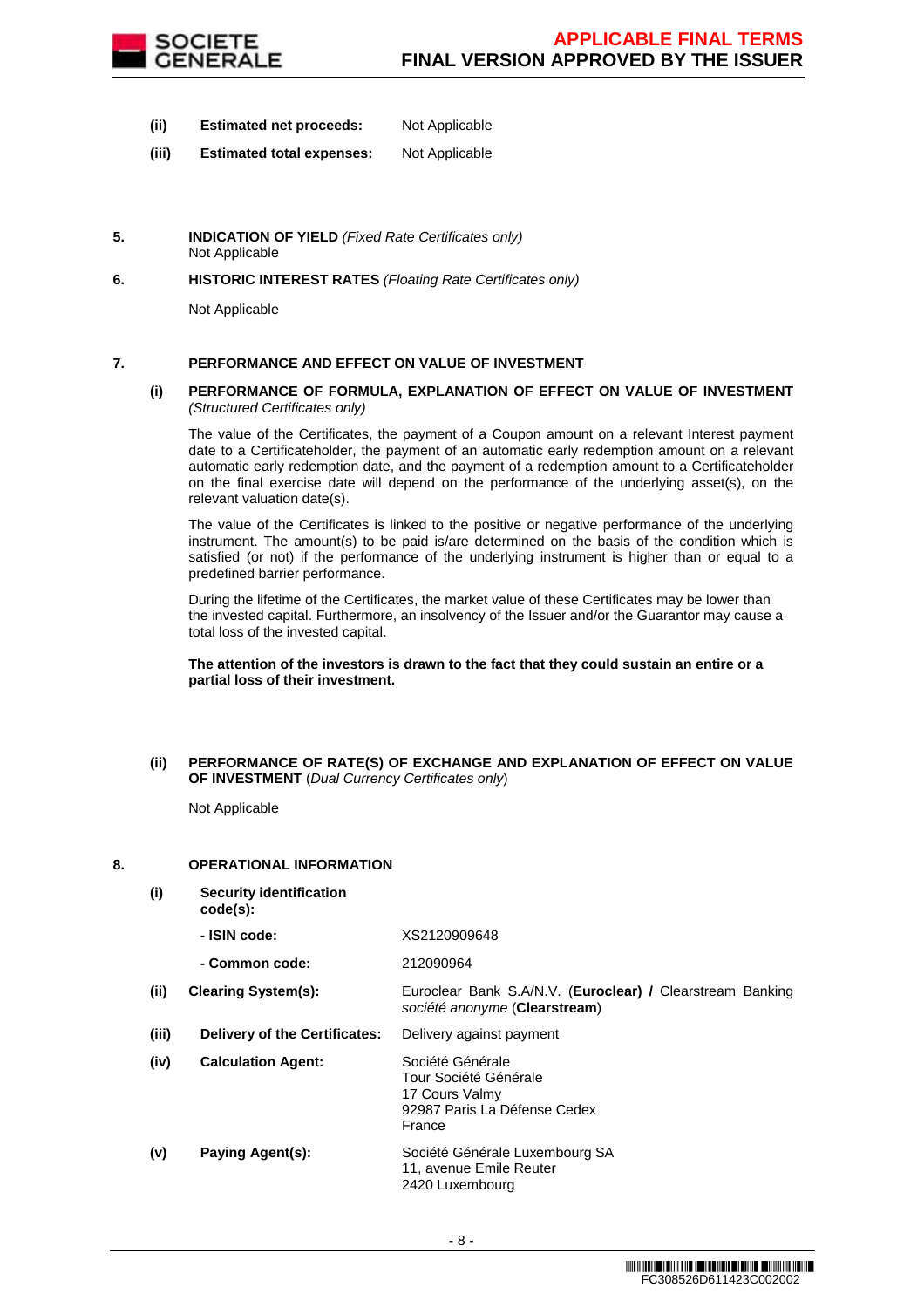

## Luxembourg

| (vi)  | Eurosystem eligibility of the<br><b>Certificates:</b>                                                                                  | No. Whilst the designation is specified as "no" at the date of<br>these Final Terms, should the Eurosystem eligibility criteria be<br>amended in the future such that the Certificates are capable of<br>meeting them the Certificates may then be deposited with one<br>of the ICSDs as common safekeeper and registered in the<br>name of a nominee of one of the ICSDs acting as common<br>safekeeper. Note that this does not necessarily mean that the<br>Certificates will then be recognised as eligible collateral for<br>Eurosystem monetary policy and intraday credit operations by<br>the Eurosystem at any time during their life. Such recognition<br>will depend upon the ECB being satisfied that Eurosystem<br>eligibility criteria have been met. |
|-------|----------------------------------------------------------------------------------------------------------------------------------------|---------------------------------------------------------------------------------------------------------------------------------------------------------------------------------------------------------------------------------------------------------------------------------------------------------------------------------------------------------------------------------------------------------------------------------------------------------------------------------------------------------------------------------------------------------------------------------------------------------------------------------------------------------------------------------------------------------------------------------------------------------------------|
| (vii) | <b>Address and contact details</b><br>of Société Générale for all<br>administrative<br>communications relating to<br>the Certificates: | Société Générale<br>Tour Société Générale<br>17 Cours Valmy<br>92987 Paris La Défense Cedex<br>France<br>Name: Sales Support Services - Derivatives<br>Tel: +33 1 57 29 12 12 (Hotline)                                                                                                                                                                                                                                                                                                                                                                                                                                                                                                                                                                             |

Email: clientsupport-deai@sgcib.com

## **9. DISTRIBUTION**

# **(i) Method of distribution:** Non-syndicated

|       | - Dealer(s):                                                                                               | Société Générale<br>Tour Société Générale<br>17 Cours Valmy<br>92987 Paris La Défense Cedex<br>France                                                                                                                                                                                                                                                                                                                                                                                       |
|-------|------------------------------------------------------------------------------------------------------------|---------------------------------------------------------------------------------------------------------------------------------------------------------------------------------------------------------------------------------------------------------------------------------------------------------------------------------------------------------------------------------------------------------------------------------------------------------------------------------------------|
| (ii)  | <b>Total commission and</b><br>concession:                                                                 | There is no commission and/or concession paid by the Issuer<br>to the Dealer or the Managers.                                                                                                                                                                                                                                                                                                                                                                                               |
|       |                                                                                                            | Société Générale shall pay to Deutsche Bank SpA (the<br><b>Distributor</b> ) an upfront remuneration of up to 4.00% of the<br>nominal amount of Certificates effectively placed by such<br>Distributor as of the Issue Date.                                                                                                                                                                                                                                                                |
| (iii) | <b>TEFRA rules:</b>                                                                                        | Not Applicable                                                                                                                                                                                                                                                                                                                                                                                                                                                                              |
| (iv)  | Non-exempt Offer Consent of<br>the Issuer to use the Base<br><b>Prospectus during the Offer</b><br>Period: | A Non-exempt offer of the Certificates may be made by the<br>Dealer and any Initial Authorised Offeror below mentioned,<br>any Additional Authorised Offeror, the name and address of<br>whom will be published on the website of the Issuer<br>(http://prospectus.socgen.com)<br>the<br>in<br>Non-exempt<br>Offer jurisdiction(s) (Non-exempt Offer Jurisdiction(s)) during<br>the offer period (Offer Period) as specified in the paragraph<br>"Terms and Conditions of the Offer" below. |
|       | - Individual Consent / Name(s)<br>and address(es) of any Initial<br><b>Authorised Offeror:</b>             | Applicable / Deutsche Bank SpA, Piazza del Calendario, 3,<br>20126 Milano                                                                                                                                                                                                                                                                                                                                                                                                                   |
|       | - General Consent/ Other<br>conditions to consent:                                                         | Not Applicable                                                                                                                                                                                                                                                                                                                                                                                                                                                                              |
| (v)   | U.S. federal income tax<br>considerations:                                                                 | The Certificates are not Specified Certificates for purposes of<br>the Section 871(m) Regulations.                                                                                                                                                                                                                                                                                                                                                                                          |
| (vi)  | <b>Prohibition of Sales to EEA</b><br>and UK Retail Investors:                                             | Not Applicable                                                                                                                                                                                                                                                                                                                                                                                                                                                                              |

# **10. TERMS AND CONDITIONS OF THE OFFER**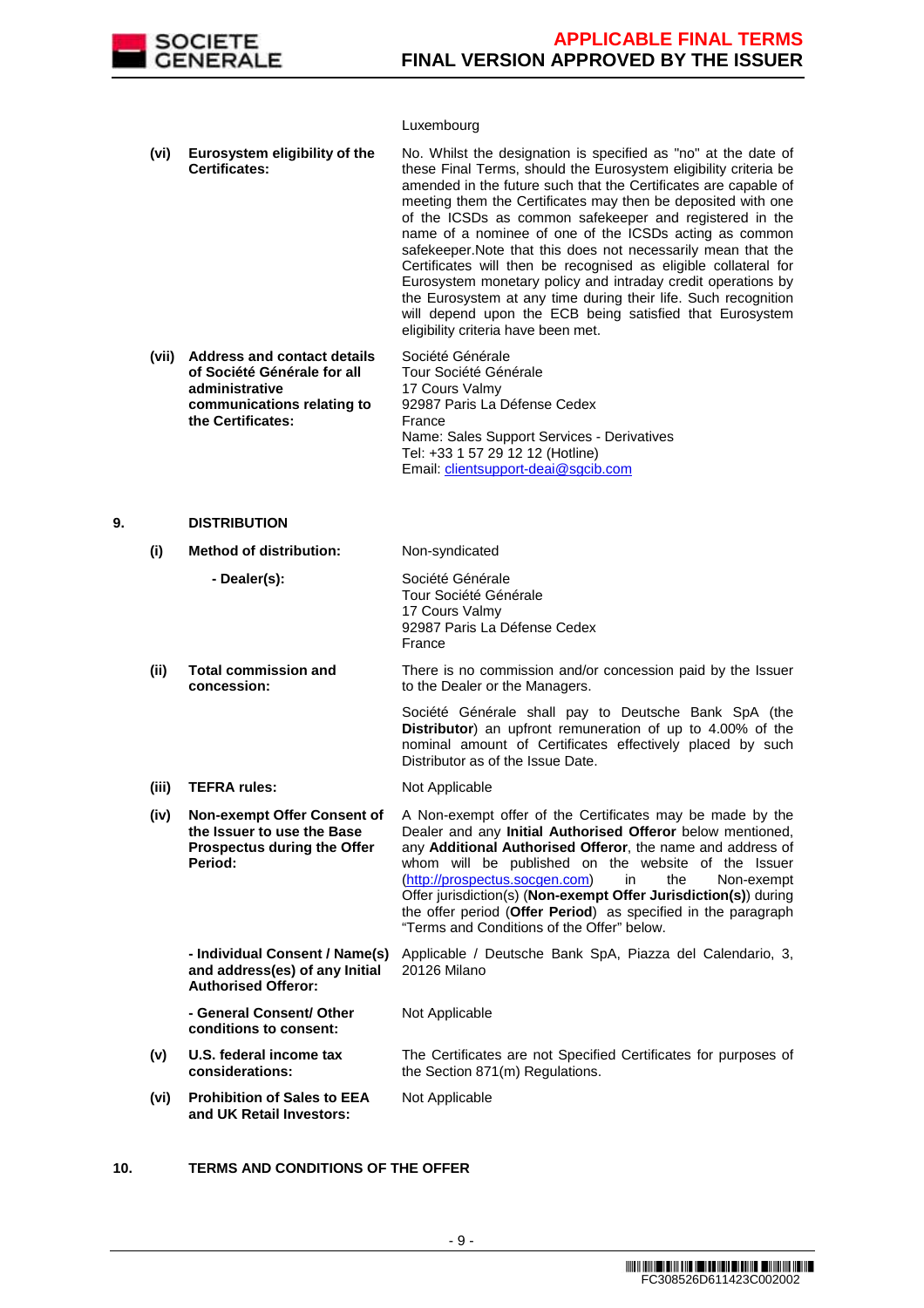

 **- Non-exempt Offer Jurisdiction(s):**

**- Offer Period:**

Italy

From and including June 10, 2020 at 9.00 a.m. Central European Time (CET) to and including July 24, 2020 at 4.00 p.m. CET, subject to any early closing of the Offer Period as described below.

The Certificates will be distributed:

(a) within the premises of the Distributors (at their offices and branches);

(b) through door-to-door selling (fuori sede) pursuant to Articles 30 and 31 of the Italian Legislative Decree No. 58 of 24<sup>th</sup> February 1998, as amended from time to time (the **"Italian Financial Services Act"**) from and including June 10, 2020 at 9.00 a.m. Central European Time (CET) to and including July 23, 2020 at 4.00 p.m. CET; and

(c) through long distance selling techniques (tecniche di comunicazione a distanza) pursuant to article 32 of the Italian Financial Services Act June 10, 2020 at 9.00 a.m. Central European Time (CET) to and including July 16, 2020 at 4.00 p.m. CET,

subject to any early closing of the Offer Period as described below.

The Distributor intending to distribute Certificates through doorto-door selling (fuori sede) pursuant to article 30 of the Italian Financial Services Act will collect the acceptance forms - other than directly at their branches and offices - through financial advisors for door-to-door selling (consulenti finanziari abilitati all'offerta fuori sede) pursuant to Article 31 of the Italian Financial Services Act.

Pursuant to Article 30, paragraph 6, of the Italian Financial Services Act, the validity and enforceability of contracts entered into through door-to-door selling (fuori sede) is suspended for a period of 7 (seven) days from the date of subscription of the acceptance form by the relevant investor.

Within such period investors may notify the relevant Distributor of their withdrawal without payment of any charge or commission.

The Certificates will be also offered through long distance selling techniques (tecniche di comunicazione a distanza) pursuant to article 32 of the Italian Financial Services Act (i.e., through the trading-online platform of the Distributors and/or recorded telephone orders). In this case, investors may purchase the Certificates via the internet, after being identified<br>by the Distributor, by using their personal by the Distributor, by using their password/identification codes. Pursuant to article 67-duodecies of the Italian Legislative Decree No. 206/2005 as amended (the so called "Codice del Consumo"), the validity and enforceability of the contracts entered into through long distance selling techniques (tecniche di comunicazione a distanza) is suspended for a period of 14 (fourteen) days from the date of subscription of the acceptance form by the relevant investor. Within such period investors may notify the relevant Distributor of their withdrawal without any charge or commission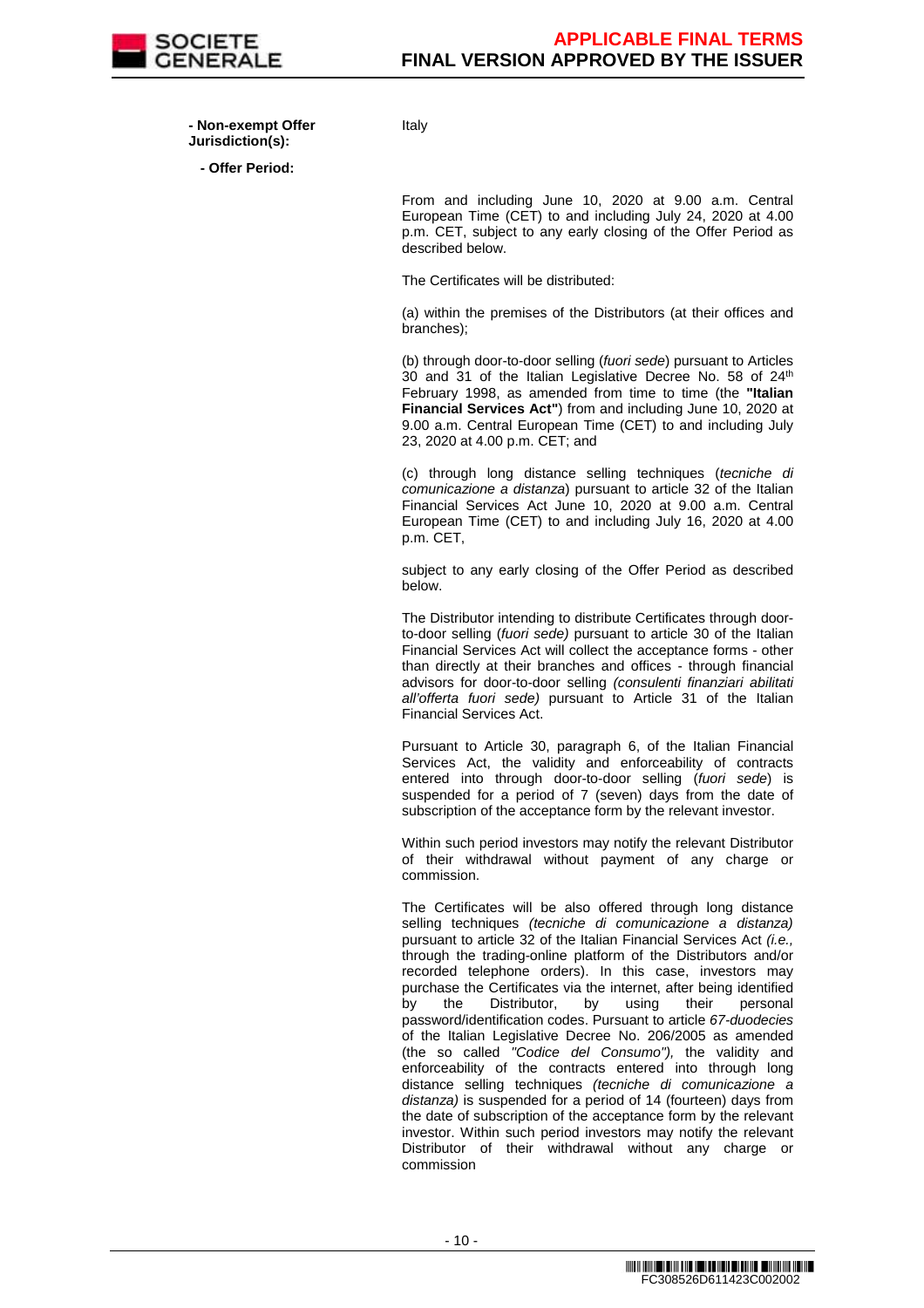

| - Offer Price:                                                                                                              | The Certificates will be offered at the Issue Price of which up to<br>a maximum of 4.00% is represented by distribution fee payable<br>upfront by the Guarantor to Deutsche Bank SpA, Piazza del<br>Calendario, 3, 20126 Milano (the Distributor).                                                                                                                                                                                                                                                                                                                                        |
|-----------------------------------------------------------------------------------------------------------------------------|-------------------------------------------------------------------------------------------------------------------------------------------------------------------------------------------------------------------------------------------------------------------------------------------------------------------------------------------------------------------------------------------------------------------------------------------------------------------------------------------------------------------------------------------------------------------------------------------|
| - Conditions to which the<br>offer is subject:                                                                              | Offers of the Certificates are conditional on their issue and, on<br>any additional conditions set out in the standard terms of<br>business of the financial intermediaries, notified to investors by<br>such relevant financial intermediaries.                                                                                                                                                                                                                                                                                                                                          |
|                                                                                                                             | The Issuer reserves the right to close the Offer Period prior to<br>its stated expiry for any reason.                                                                                                                                                                                                                                                                                                                                                                                                                                                                                     |
|                                                                                                                             | The Issuer reserves the right to withdraw the offer and cancel<br>the issuance of the Certificates for any reason at any time on<br>or prior to the Issue Date. For the avoidance of doubt, if any<br>application has been made by a potential investor and the<br>Issuer exercises such right, no potential investor shall be<br>entitled to subscribe or otherwise acquire the Certificates.<br>In each case, a notice to the investors on the early termination<br>or the withdrawal, as applicable, will be published on the<br>website of the Issuer (http://prospectus.socgen.com). |
|                                                                                                                             | The validity of the offer is subject to the condition that the<br>decision of admission to trading on EuroTLX is released<br>by Borsa Italiana S.p.A. by not later than on the day<br>immediately preceding the Issue Date; otherwise, the offer will<br>be deemed withdrawn and the issuance cancelled. The Issuer<br>undertakes to file the relevant application with Borsa<br>Italiana S.p.A. in due time to allow Borsa Italiana S.p.A. to<br>release a decision, according to its rules, within the day<br>immediately preceding the Issue Date.                                     |
| - Description of the<br>application process:                                                                                | The distribution activity will be carried out in accordance with<br>the financial intermediary's usual procedures. Prospective<br>investors will not be required to enter into any contractual<br>arrangements directly with the Issuer in relation to the<br>subscription of the Certificates.                                                                                                                                                                                                                                                                                           |
| - Description of possibility<br>to reduce subscriptions and<br>manner for refunding<br>excess amount paid by<br>applicants: | Not Applicable                                                                                                                                                                                                                                                                                                                                                                                                                                                                                                                                                                            |
| - Details of the minimum<br>and/or maximum amount of<br>application:                                                        | Minimum amount of application : EUR 100 (i.e. 1 Certificate)                                                                                                                                                                                                                                                                                                                                                                                                                                                                                                                              |
| - Details of the method and<br>time limits for paying up and<br>delivering the Certificates:                                | The Certificates will be issued on the Issue Date against<br>payment to the Issuer of the net subscription moneys.<br>However, the settlement and delivery of the Certificates will be<br>executed through the Dealer mentioned above. Investors will<br>be notified by the relevant financial intermediary of their<br>allocations of Certificates and the settlement arrangements in<br>respect thereof.                                                                                                                                                                                |
|                                                                                                                             | The settlement and the delivery of the securities will be<br>executed through the Dealer mentioned above only for<br>technical reasons. However, the Issuer will be the only offeror<br>and as such will assume all the responsibilities in connection                                                                                                                                                                                                                                                                                                                                    |

with the information contained in the Final Terms together with

the Base Prospectus.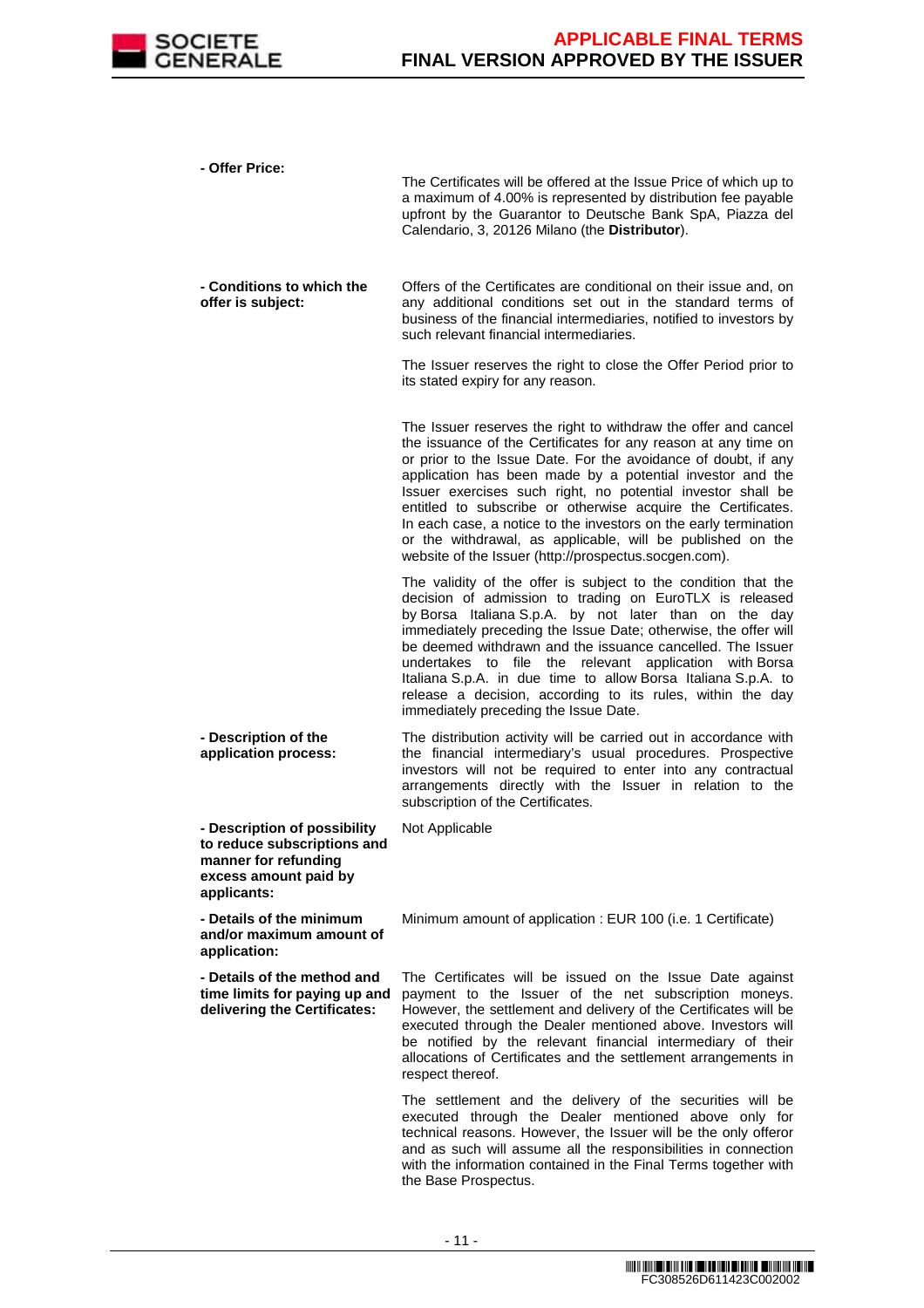

| - Manner and date in which<br>results of the offer are to be<br>made public:                                                                                  | Publication<br>the<br>website<br>οf<br>the<br><b>Issuer</b><br>on<br>(http://prospectus.socgen.com) and in a daily newspaper of<br>general circulation in the relevant place(s) of listing and/or<br>public offer at the end of the subscription period if required by<br>local regulation.                                                                                                   |
|---------------------------------------------------------------------------------------------------------------------------------------------------------------|-----------------------------------------------------------------------------------------------------------------------------------------------------------------------------------------------------------------------------------------------------------------------------------------------------------------------------------------------------------------------------------------------|
| - Procedure for exercise of<br>any right of pre-emption,<br>negotiability of subscription<br>rights and treatment of<br>subscription rights not<br>exercised: | Not Applicable                                                                                                                                                                                                                                                                                                                                                                                |
| - Whether tranche(s)<br>has/have been reserved for<br>certain countries:                                                                                      | Not Applicable                                                                                                                                                                                                                                                                                                                                                                                |
| - Process for notification to<br>applicants of the amount<br>allotted and the indication<br>whether dealing may begin<br>before notification is made:         | Not Applicable                                                                                                                                                                                                                                                                                                                                                                                |
| - Amount of any expenses<br>and taxes specifically<br>charged to the subscriber or<br>purchaser:                                                              | Taxes charged in connection with the subscription, transfer,<br>purchase or holding of the Certificates must be paid by the<br>Certificateholders and neither the Issuer nor the Guarantor<br>shall have any obligation in relation thereto; in that respect,<br>Certificateholders shall consult professional tax advisers to<br>determine the tax regime applicable to their own situation. |
|                                                                                                                                                               | The entry costs charged to the investor by the Issuer or the<br>Offeror are equal to 10.9%. The entry costs and potential<br>recurrent costs and potential anticipated exit penalties may<br>have an impact on the return the investor may obtain from his<br>investment.                                                                                                                     |

# **11. ADDITIONAL INFORMATION**

| - Minimum investment in the<br><b>Certificates:</b>                                                                                                    | EUR 100 (i.e. 1 Certificate)                              |
|--------------------------------------------------------------------------------------------------------------------------------------------------------|-----------------------------------------------------------|
| - Minimum Trading Lot:                                                                                                                                 | EUR 100 (i.e. 1 Certificate)                              |
| - Location where the<br><b>Prospectus, any Supplements</b><br>thereto and the Final Terms<br>can be collected or inspected<br>free of charge in Italy: | Société Générale,<br>Via Olona n.2, 20123 Milano<br>Italy |

# **12. PUBLIC OFFERS IN OR FROM SWITZERLAND**

Not Applicable

## **13. BENCHMARK REGULATION**

**Benchmark:** Not Applicable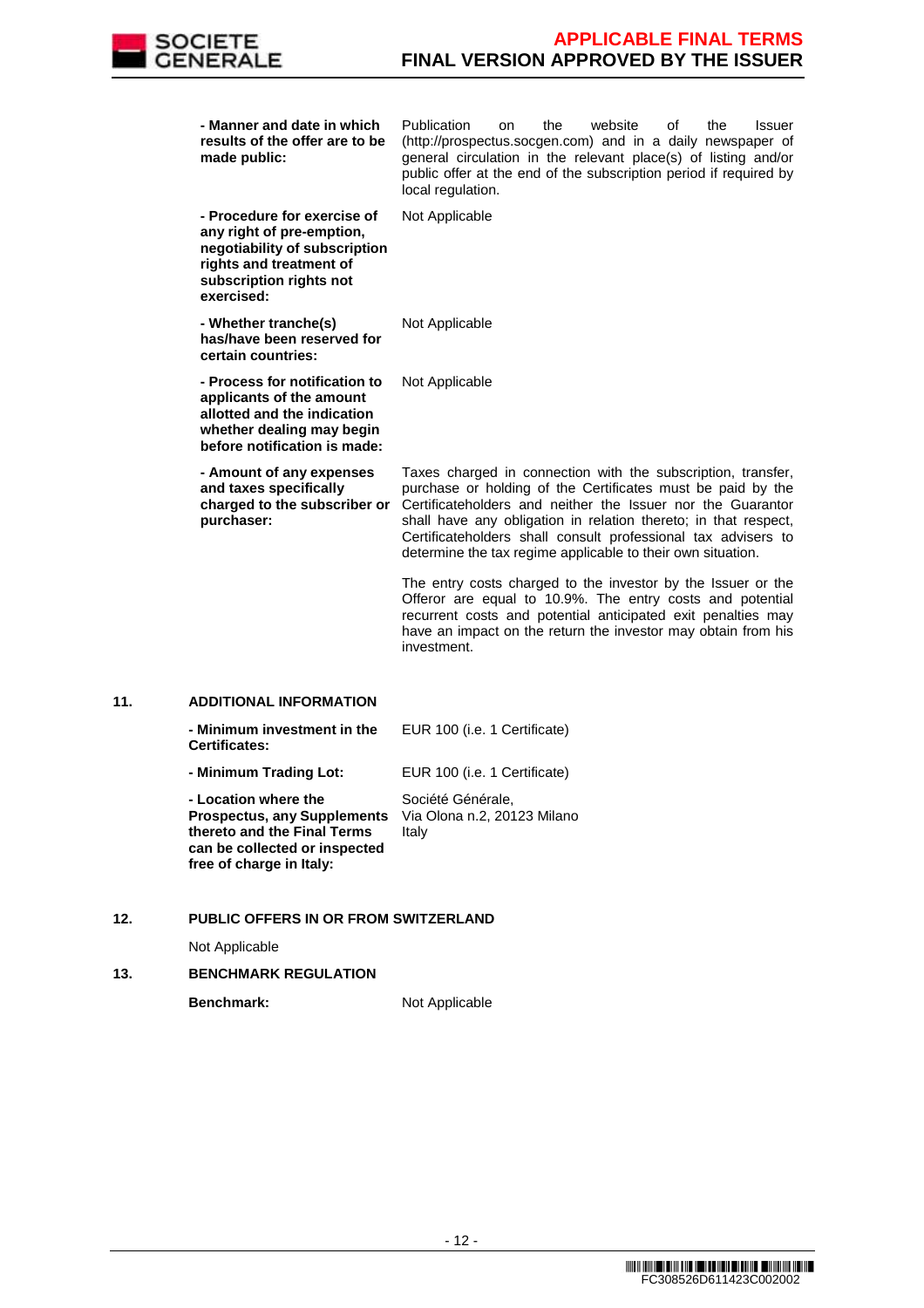

## **ISSUE SPECIFIC SUMMARY**

## **SECTION A – INTRODUCTION INCLUDING WARNINGS**

**ISIN code** : XS2120909648

#### **Issuer : SG Issuer**

Domicile: 16, boulevard Royal, L-2449 Luxembourg

Telephone number : + 352 27 85 44 40

Legal entity identifier (LEI) : 549300QNMDBVTHX8H127

#### **Offeror and/or entity requesting the admission to trading :**

Société Générale

Tour Société Générale - 17 Cours Valmy

92987 Paris La Défense Cedex, France

Domicile : 29, boulevard Haussmann, 75009 Paris, France.

Legal entity identifier (LEI) : O2RNE8IBXP4R0TD8PU41

#### **Identity and contact details of the competent authority approving the prospectus:**

Approved by the Commission de Surveillance du Secteur Financier (CSSF)

110, route d'Arlon L-2991, Luxembourg

E-Mail : direction@cssf.lu

**Date of approval of the prospectus:** 05/06/2020

## **WARNINGS**

This summary must be read as an introduction to the base prospectus (the **Base Prospectus**).

Any decision to invest in the Certificates (the **Certificates**) should be based on a consideration of the Base Prospectus as a whole by the investor.

#### **Prospective investors should be aware that these Certificates may be volatile and that they may receive no interest and may lose all or a substantial portion of their principal.**

Where a claim relating to the information contained in the Base Prospectus and the applicable Final Terms is brought before a court, the plaintiff investor might, under the national legislation of the Member States, have to bear the costs of translating the Base Prospectus before the legal proceedings are initiated.

Civil liability attaches only to those persons who have tabled this summary, including any translation thereof, but only if the summary is misleading, inaccurate or inconsistent when read together with the other parts of the Base Prospectus or it does not provide, when read together with the other parts of the Base Prospectus, key information in order to aid investors when considering whether to invest in the Certificates.

**You are about to buy a product which is not simple and which may be difficult to understand.**

## **SECTION B – KEY INFORMATION ON THE ISSUER**

## **WHO IS THE ISSUER OF THE SECURITIES?**

**Issuer : SG Issuer** (or the **Issuer**)

Domicile: 16, boulevard Royal, L-2449 Luxembourg

Legal entity identifier (LEI) : 549300QNMDBVTHX8H127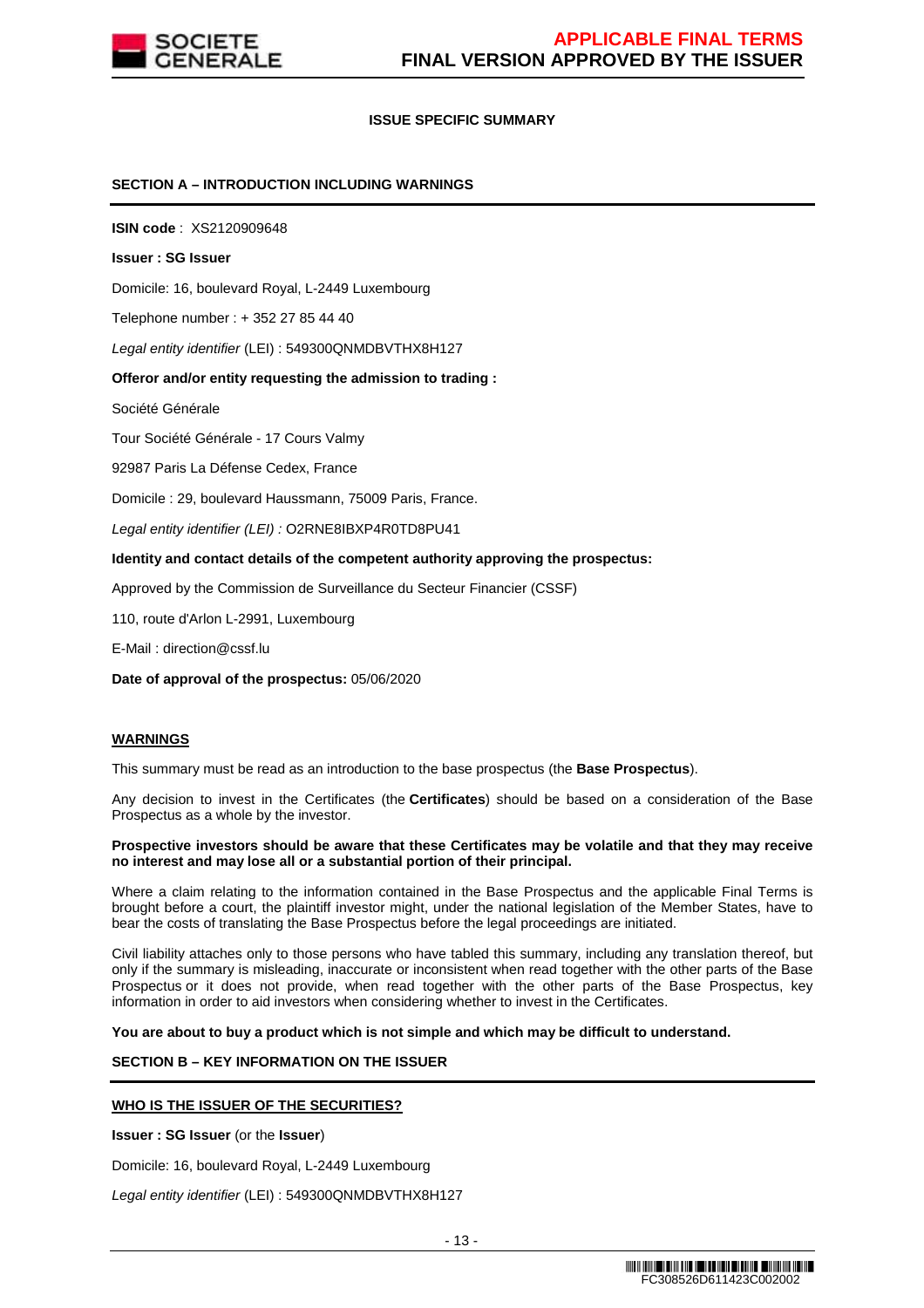

Legislation under which the Issuer operates: Luxembourg law.

Country of incorporation: Luxembourg.

## **Statutory auditors : Ernst & Young S.A.**

The principal activity of SG Issuer is raising finance by the issuance of warrants as well as debt securities designed to be placed to institutional customers or retail customers through the distributors associated with Société Générale. The financing obtained through the issuance of such debt securities is then lent to Société Générale and to other members of the Group.

The Issuer is a 100% subsidiary of Societe Generale Luxembourg S.A. who is itself a 100 % subsidiary of Societe Generale and is consolidated by global integration.

In accordance with it bylaws, the Issuer is managed by an Executive Board under the supervision of a Supervisory Councel. The members of the Executive Board are Laurent Weil, Thierry Bodson, Pascal Jacob, Yves Cacclin, Alexandre Galliche and Estelle Stephan Jaspard (each individually a Dictor and collectively the Executive Board). Laurent Weil, Thierry Bodson, Pascal Jacob, Yves Cacclin, Alexandre Galliche et Estelle Stephan Jaspard exercice their activities full time within Societe Generale group.

## **WHAT IS THE KEY FINANCIAL INFORMATION REGARDING THE ISSUER?**

#### **Income statement**

| (en K€)               | 30 June 2019  | 30 June 2018  | 31 December 2018 | 31 December 2017 |
|-----------------------|---------------|---------------|------------------|------------------|
|                       | (non audited) | (non audited) | (audited)        | audited)         |
| Operating profit/loss | 20 380        | 16 490        | 40 877           | 67 184           |

## **Balance sheet**

| (en K€)                                                                          | 30 June<br>2019<br>(non<br>audited) | 30 June<br>2018<br>(non<br>audited) | 31 December<br>2018<br>(audited) | 31 December<br>2017<br>(audited) |  |
|----------------------------------------------------------------------------------|-------------------------------------|-------------------------------------|----------------------------------|----------------------------------|--|
| Net financial debt (long term debt plus short<br>term debt minus cash) *         | $-44164$                            | $-21, 221$                          | $-31.584$                        | $-66889$                         |  |
| Current ratio (current assets/current liabilities)                               | N/A                                 | N/A                                 | N/A                              | N/A                              |  |
| liabilities/total<br>Debt to<br>(total<br>equity<br>ratio<br>shareholder equity) | N/A                                 | N/A                                 | N/A                              | N/A                              |  |
| Interest cover ratio (operating income/interest<br>expense)                      | N/A                                 | N/A                                 | N/A                              | N/A                              |  |

\*the Net financial debt is calculated on the basis of the following elements :

| ∥Net financial debt             | 30/06/2019 | 30/06/2018 | 31/12/2018 | 31/12/2017 |
|---------------------------------|------------|------------|------------|------------|
| Convertible Bond into Share (1) | 48 000     | 48 000     | 48 000     | 48 000     |
| Cash and cash equivalents (2)   | $-92164$   | $-69221$   | -79 584    | -114 889   |
| $\ $ Total                      | $-44164$   | $-21221$   | $-31584$   | $-66889$   |

(1) classified within the line Financial liabilities at amortized cost, see note 7 in the 2018 financial statements and in the 2018 condensed interim financial statements and see note 4.3 in the 2019 condensed interim financial statements

(2) classified in the Balance Sheet.

**Cash flow**

|         | 30 June 2019   30 June 2018 |                   | 31                    | 31            |
|---------|-----------------------------|-------------------|-----------------------|---------------|
| (en K€) | (non                        | (non              | <b>IDecember 2018</b> | December 2017 |
|         | audited)                    | <b>∥audited</b> ) | (audited)             | (audited)     |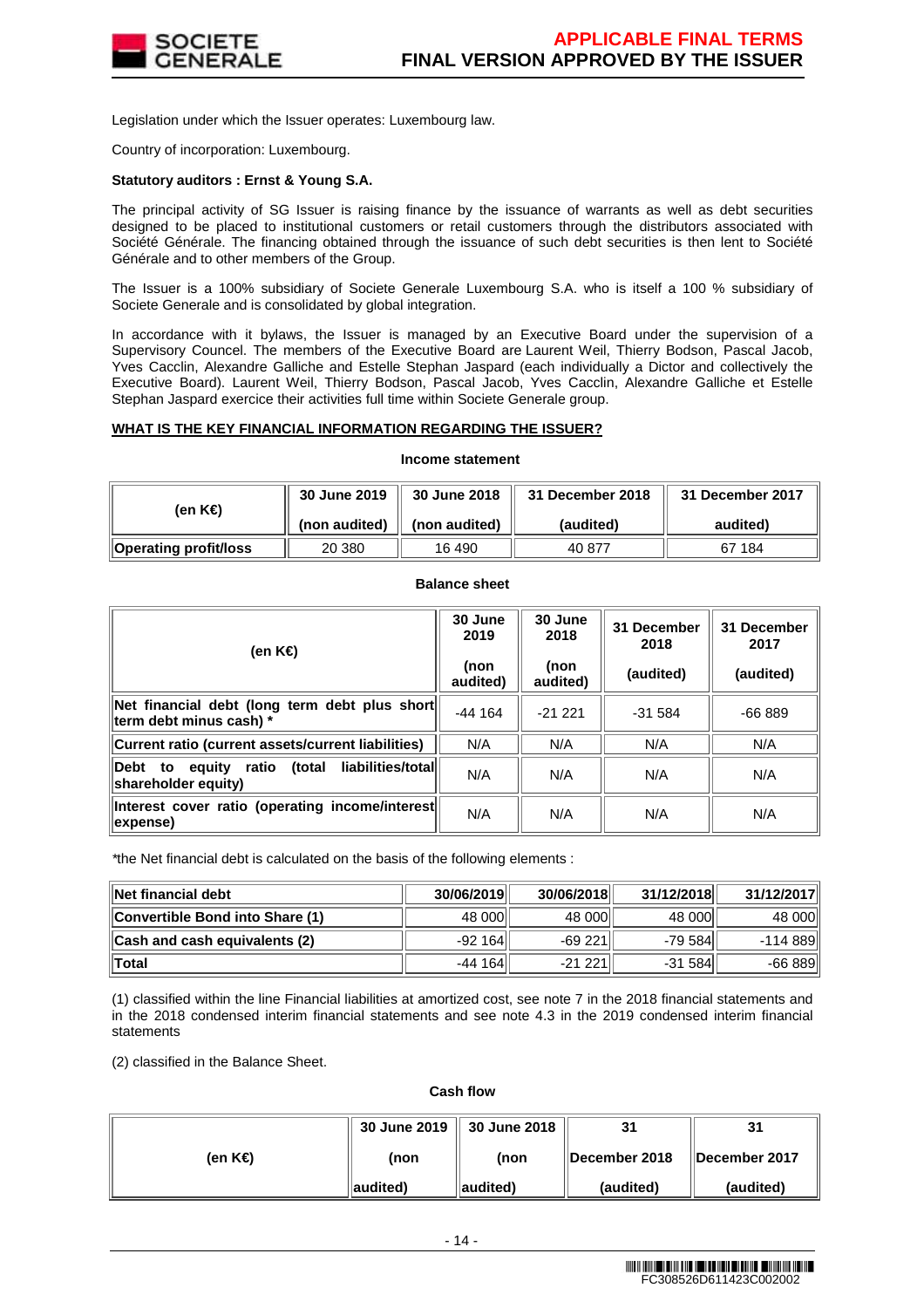

| Net cash flows from operating<br>$\parallel$ activities | 14 4 29 | (43874) | 4214    | 95 927  |
|---------------------------------------------------------|---------|---------|---------|---------|
| Net cash flows from financing<br>$\parallel$ activities | (1849)  | (1794)  | (39519) | (70182) |
| Net cash flows from investing<br>$\parallel$ activities |         | 0       |         |         |

# **WHAT ARE THE KEY RISKS THAT ARE SPECIFIC TO THE ISSUER?**

In the event of default or bankruptcy of the Issuer, the investor has recourse only against Société Générale and there is a risk of total or partial loss of the amount invested or conversion into securities (equity or debt) or postponement of maturity, in the event of bail-in affecting the Issuer's securities or Société Générale's structured Certificates, without any guarantee or compensation.

# **SECTION C. KEY INFORMATION ON THE SECURITIES**

## **WHAT ARE THE MAIN FEATURES OF THE SECURITIES?**

| <b>Product Currency</b>                   | EUR.                                                                                                        |                   | <b>Currency</b>             | <b>Settlement</b> | EUR                                                 |              |
|-------------------------------------------|-------------------------------------------------------------------------------------------------------------|-------------------|-----------------------------|-------------------|-----------------------------------------------------|--------------|
| Listing                                   | EuroTLX, a Multilateral Trading<br>Facility organized and managed Nominal Value<br>by Borsa Italiana S.p.A. |                   |                             |                   | EUR 100 per Certificate                             |              |
| Minimum<br>Investment                     | <b>EUR 100</b>                                                                                              |                   | <b>Issue Price</b>          |                   | 100% of the Nominal Value                           |              |
| Final exercise date                       | 05/02/2025                                                                                                  |                   | <b>Capital Protection</b>   |                   | No, you can lose up to the full<br>linvested amount |              |
| <b>Capital Barrier</b>                    | 65%                                                                                                         |                   | <b>Capital Barrier Type</b> |                   | Observed<br><b>on</b><br>Observation Date only      | Final<br>the |
| <b>Coupon Barrier</b>                     | 65%                                                                                                         |                   | Coupon                      |                   | 1.4%                                                |              |
| Redemption<br>Early<br><b>Barrier</b>     | See Below                                                                                                   |                   |                             |                   |                                                     |              |
| <b>Identifier</b><br>Reference Underlying |                                                                                                             | Relevant Exchange |                             |                   | Currency                                            |              |
| Intesa Sanpaolo SpA                       |                                                                                                             | IT0000072618      | Borsa Italiana              |                   |                                                     | EUR          |

**ISIN Code :** XS2120909648 **Number of Certificates:** up to 300000

This product is a certificate governed by English law.

This product is designed to provide a conditional coupon on a periodic basis. It is possible for the product to be automatically redeemed early based on pre-defined conditions. If the product is not redeemed early, both the coupon and the capital redemption at maturity will be linked to the performance of the Reference Underlying. Your capital will be fully at risk when investing in this product.

Coupon

Provided that the product has not been previously redeemed early:

- On each Coupon Observation Date, if the level of the Reference Underlying is at or above the Coupon Barrier, you will receive on the payment date:

The Coupon multiplied by the number of periods the product has elapsed since inception, minus the sum of coupons already paid.

- Otherwise, you will not receive the Coupon.

A period corresponds to three months.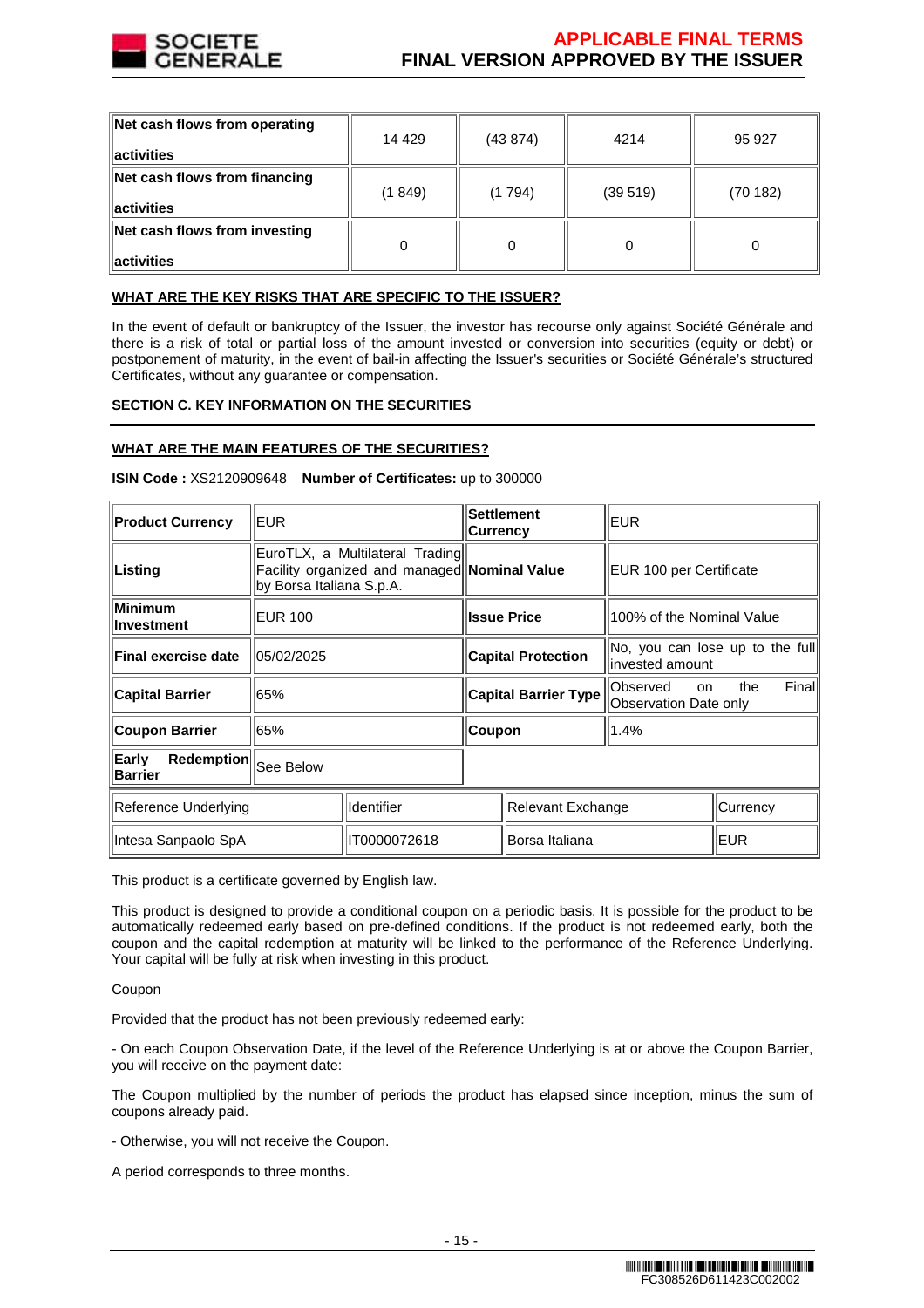

## Automatic Early Redemption

On any Early Redemption Observation Date, if the level of the Reference Underlying is at or above the Early Redemption Barrier, the product will be redeemed early and you will receive 100% of the Nominal Value.

Final Redemption

On the Final Exercise Date, provided that the product has not been redeemed early, you will receive a Final Exercise Amount.

- If the Final Level of the Reference Underlying is at or above the Capital Barrier, you will receive:

100% of the Nominal Value.

- Otherwise, you will receive the Final Level of the Reference Underlying multiplied by the Nominal Value. In this scenario, you will suffer a partial or total loss of your invested amount.

Additional Information

- The level of the Reference Underlying corresponds to its value expressed as a percentage of its Initial Value.

- The Initial Value of the Reference Underlying is its value observed on the Initial Observation Date.

- The Final Level is the level of the Reference Underlying observed on the Final Observation Date.

- Coupons are expressed as a percentage of the Nominal Value.

- Extraordinary events may lead to changes to the product's terms or the early termination of the product and could result in losses on your investment

- The product is available through a public offering during the applicable offering period in the following jurisdiction(s): Italy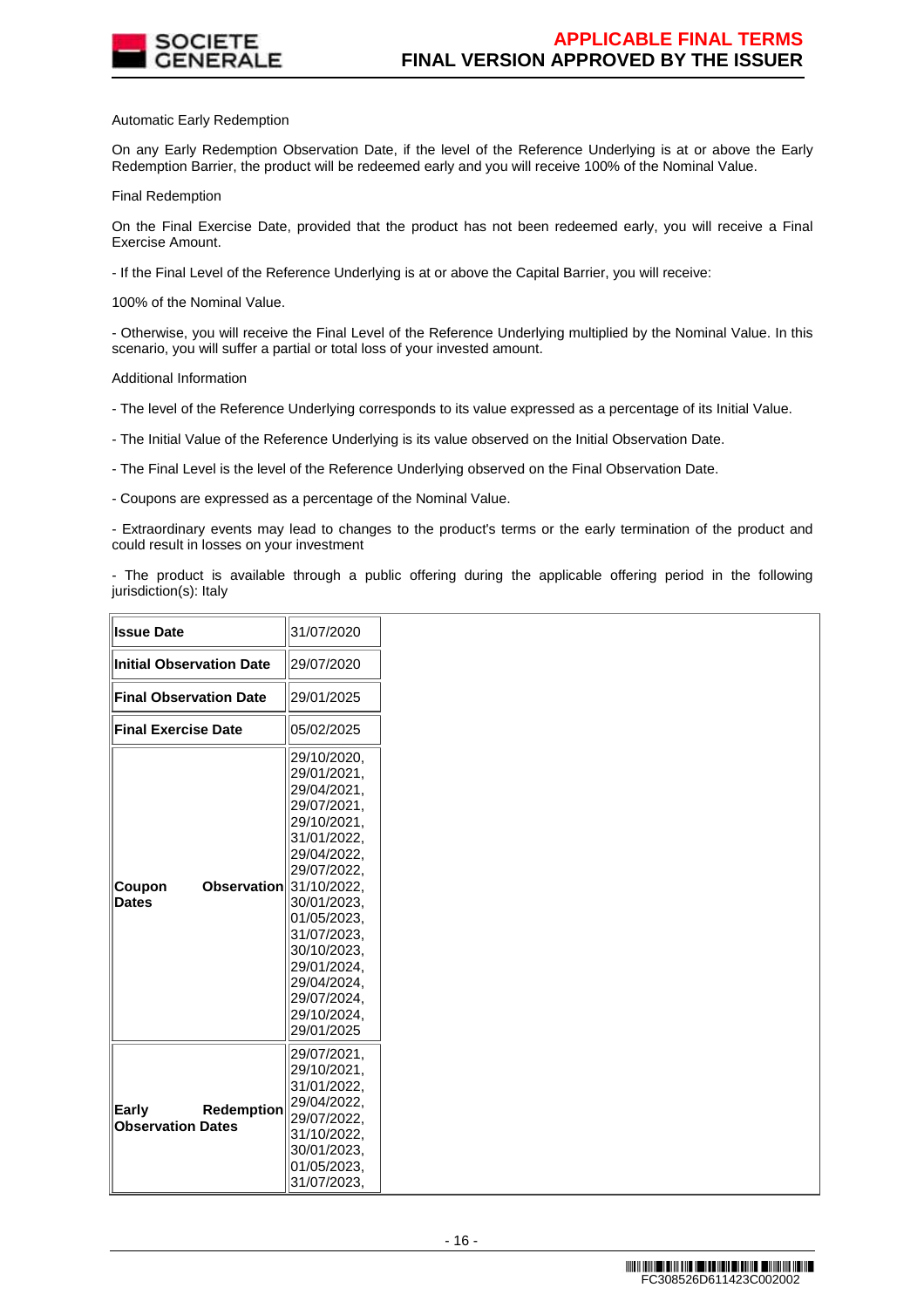

|                         | 30/10/2023,<br>29/01/2024,<br>29/04/2024,<br>29/07/2024,<br>29/10/2024 |        |                     |                                     |
|-------------------------|------------------------------------------------------------------------|--------|---------------------|-------------------------------------|
| <b>Observation Date</b> | Coupon<br><b>Barrier</b>                                               | Coupon | Early<br>Applicable | Redemption Early Redemption Barrier |
| 29/10/2020              | 65%                                                                    | 1.4%   | No                  | ı.                                  |
| 29/01/2021              | 65%                                                                    | 1.4%   | No                  |                                     |
| 29/04/2021              | 65%                                                                    | 1.4%   | No                  |                                     |
| 29/07/2021              | 65%                                                                    | 1.4%   | Yes                 | 100%                                |
| 29/10/2021              | 65%                                                                    | 1.4%   | Yes                 | 100%                                |
| 31/01/2022              | 65%                                                                    | 1.4%   | Yes                 | 95%                                 |
| 29/04/2022              | 65%                                                                    | 1.4%   | Yes                 | 95%                                 |
| 29/07/2022              | 65%                                                                    | 1.4%   | Yes                 | 90%                                 |
| 31/10/2022              | 65%                                                                    | 1.4%   | Yes                 | 90%                                 |
| 30/01/2023              | 65%                                                                    | 1.4%   | Yes                 | 85%                                 |
| 01/05/2023              | 65%                                                                    | 1.4%   | Yes                 | 85%                                 |
| 31/07/2023              | 65%                                                                    | 1.4%   | Yes                 | 80%                                 |
| 30/10/2023              | 65%                                                                    | 1.4%   | Yes                 | 80%                                 |
| 29/01/2024              | 65%                                                                    | 1.4%   | Yes                 | 75%                                 |
| 29/04/2024              | 65%                                                                    | 1.4%   | Yes                 | 75%                                 |
| 29/07/2024              | 65%                                                                    | 1.4%   | Yes                 | 70%                                 |
| 29/10/2024              | 65%                                                                    | 1.4%   | Yes                 | 70%                                 |
| 29/01/2025              | 65%                                                                    | 1.4%   | No                  | l-                                  |

## **Waiver of Set-off rights**

The Certificateholders waive any right of set-off, compensation and retention in relation to the Certificates, to the extent permitted by law.

## **Submission to jurisdiction:**

The Issuer accepts the competence of the courts of England in relation to any dispute against the Issuer, but accepts that such Certificateholders may bring their action before any other competent court.

## **Ranking:**

The Certificates will be direct, unconditional, unsecured and unsubordinated obligations of the Issuer and will rank at least pari passu with all other outstanding direct, unconditional, unsecured and unsubordinated obligations of the Issuer, present and future.

The Certificateholder acknowledge that in case of resolutions pursuant to Directive 2014/59/UE in relation to the Issuer's liabilities or the non subordianted, senior preferred, structured and LMEE ratio eligible liabilities of Societe Generale, the Certificates may be subject to the reduction of all, or a portion, of the amounts due, on a permanent basis, a conversion of all, or a portion, of the amounts due into shares or other securities of the Issuer or the Guarantor or another person; cancellation; and/or the amendment on maturity of the Certificates or amendment on the calendar or the amount of the interests.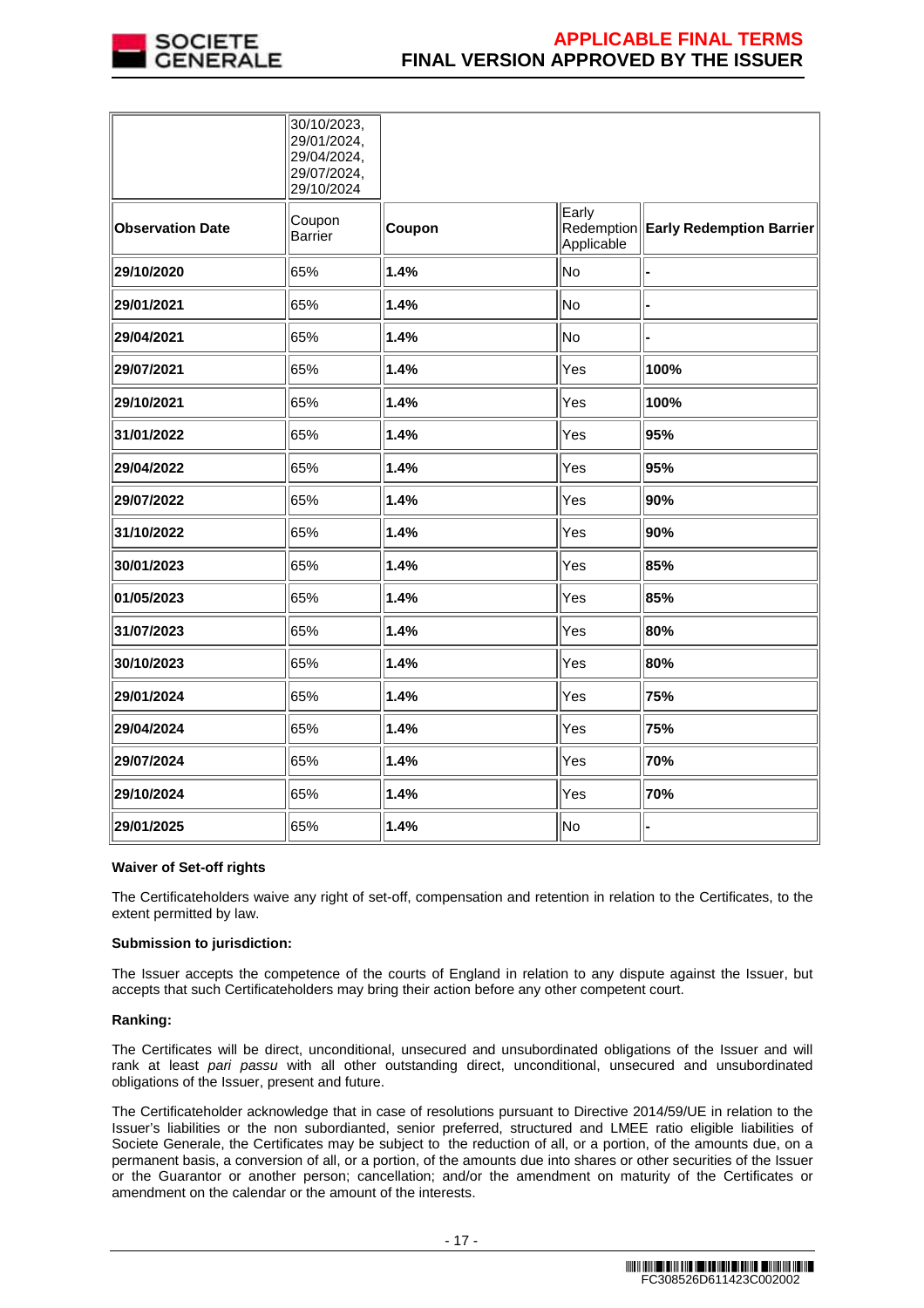

## **RESTRICTIONS ON THE FREE TRANSFERABILITY OF THE SECURITIES :**

Not Applicable. There is no restriction on the free transferability of the Certificates, subject to selling and transfer restrictions which may apply in certain jurisdictions including restrictions applicable to the offer and sale to, or for the account or benefit of, persons other than Permitted Transferees.

A Permitted Transferee means any person who (i) is not a U.S. person as defined pursuant to Regulation S; (ii) is not a person who comes within any definition of U.S. person for the purposes of the CEA or any CFTC Rule, guidance or order proposed or issued under the CEA (for the avoidance of doubt, any person who is not a "Non-United States person" defined under CFTC Rule 4.7(a)(1)(iv), but excluding, for purposes of subsection (D) thereof, the exception for any qualified eligible person who is not a "Non-United States person," shall be considered a U.S. person); and (iii) is not a "U.S. Person" for purposes of the final rules implementing the credit risk retention requirements of Section 15G of the U.S. Securities Exchange Act of 1934, as amended (the **U.S. Risk Retention Rules**) (a **Risk Retention U.S. Person**).

## **WHERE THE SECURITIES WILL BE TRADED?**

## **Admission to trading:**

Application will be made for the Certificates to be admitted to trading on the Multilateral Trading Facility ("MTF") named EuroTLX organized and managed by Borsa Italiana S.p.A.

## **There can be no assurance that the listing and trading of the Certificates will be approved with effect on the Issue Date or at all.**

# **IS THERE A GUARANTEE ATTACHED TO THE SECURITIES?**

## **Nature and scope of the guarantee:**

The Certificates are unconditionally and irrevocably guaranteed by Société Générale (the **Guarantor**) pursuant to the guarantee governed by French law made as of 05/06/2020(the Guarantee).

The Guarantee obligations constitutes a direct, unconditional, unsecured and unsubordinated obligations of the Guarantor ranking as senior preferred obligations, as provided for in Article L. 613-30-3-I-3° of the Code and will rank at least pari passu with all other existing and future direct, unconditional, unsecured senior preferred obligations of the Guarantor, including those in respect of deposits.

Any references to sums or amounts payable by the Issuer which are guaranteed by the Guarantor under the Guarantee shall be to such sums and/or amounts as directly reduced, and/or in the case of conversion into equity, as reduced by the amount of such conversion, and/or otherwise modified from time to time resulting from the application of a bail-in power by any relevant authority pursuant to directive 2014/59/EU of the European Parliament and of the Council of the European Union.

# **Description of the Guarantor:**

The Guarantor, Société Générale is the parent company of the Société Générale Group.

Domicile: 29, boulevard Haussmann, 75009 Paris, France.

Legal form: Public limited liability company (société anonyme).

Country of incorporation: France.

Legal entity identifier (LEI) : O2RNE8IBXP4R0TD8PU41

The Guarantor may on a regular basis, as defined in the conditions set by the French Banking and Financial Regulation Committee, engage in all transactions other than those mentioned above, including in particular insurance brokerage.

Generally speaking, the Guarantor may carry out, on its own behalf, on behalf of third parties or jointly, all financial, commercial, industrial, agricultural, personal property or real property, directly or indirectly related to the above-mentioned activities or likely to facilitate the accomplishment of such activities.

## **Key financial information on the Guarantor:**

## **Income statement**

|  | months<br>2019 (non | 9<br>2018 |  | months 31.12.2018<br>(non (audited) | 12.2017<br>⊪l(audited) |  |
|--|---------------------|-----------|--|-------------------------------------|------------------------|--|
|--|---------------------|-----------|--|-------------------------------------|------------------------|--|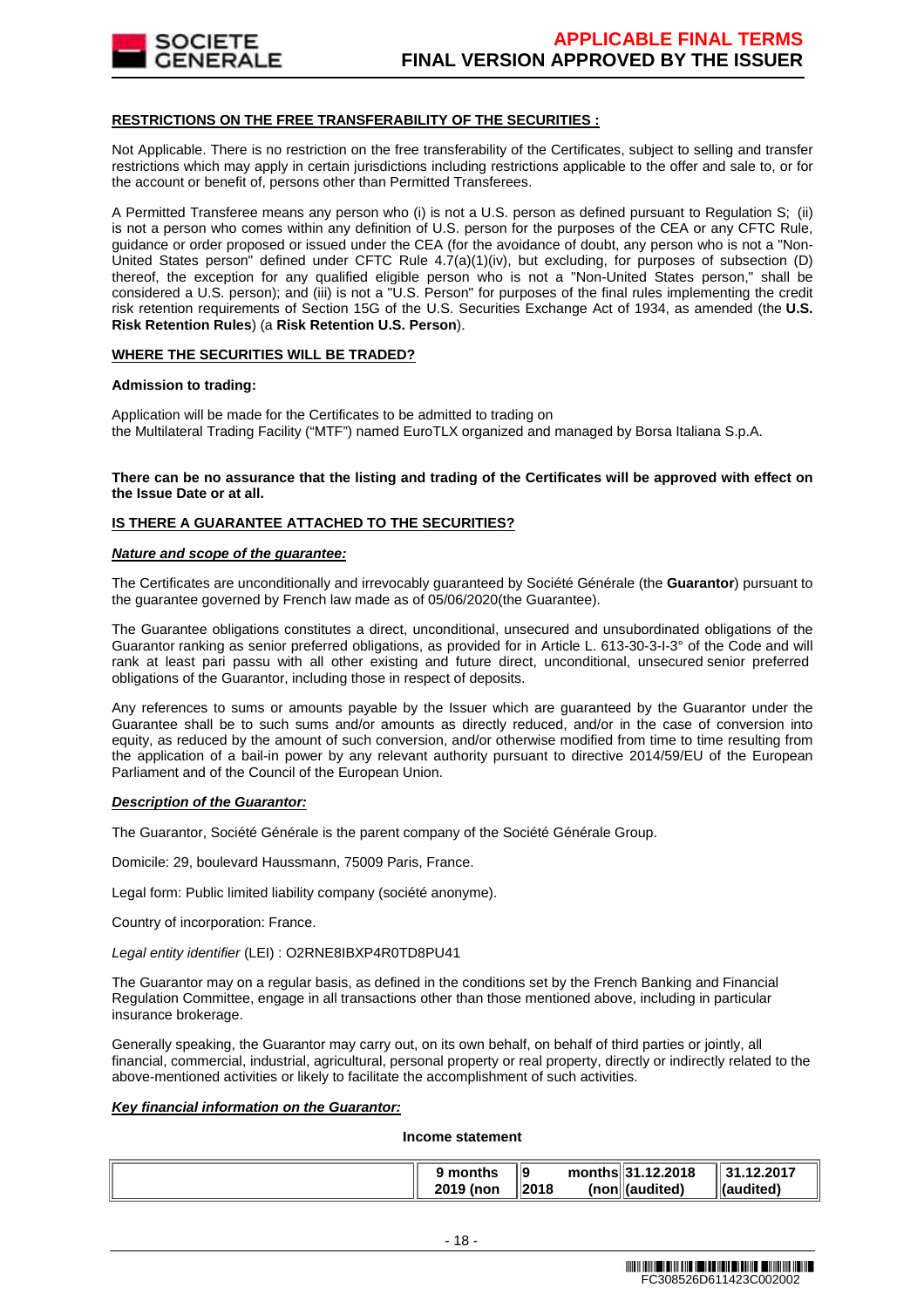

# **APPLICABLE FINAL TERMS FINAL VERSION APPROVED BY THE ISSUER**

|                                                                                                                                  | audited) | audited) |         |         |
|----------------------------------------------------------------------------------------------------------------------------------|----------|----------|---------|---------|
| Net interest income (or equivalent)                                                                                              | N/A      | N/A      | 11 019  | 10 4 16 |
| Net fee and commission income                                                                                                    | N/A      | N/A      | 5 5 2 4 | 6823    |
| Net impairment loss on financial assets                                                                                          | (907)    | (642)    | (1 005) | 918     |
| Net trading income                                                                                                               | N/A      | N/A      | 5 1 8 9 | 5826    |
| Measure of financial performance used by<br>the issuer in the financial statements such<br>as operating profit                   | 5 2 3 4  | 5805     | 7 2 7 4 | 6 1 1 6 |
| Net profit or loss (for consolidated financial<br>statements net profit or loss attributable to<br>equity holders of the parent) | 2 5 9 4  | 3436     | 3864    | 2806    |

## **Balance sheet**

|                                                                                                                                              | 9<br>months<br>2019<br>(non<br>audited) | 9 months<br>2018 (non<br>audited) | 31.12.2018<br>(audited) | 31.12.2017<br>(audited) | #Value<br>as outcome from the<br>most<br>recent<br>supervisory<br>review<br>evaluation<br>and<br>process<br>(SREP) |
|----------------------------------------------------------------------------------------------------------------------------------------------|-----------------------------------------|-----------------------------------|-------------------------|-------------------------|--------------------------------------------------------------------------------------------------------------------|
| <b>Total assets</b>                                                                                                                          | 1 4 1 1 , 1                             | 1 303,8                           | 1 309,4                 | 1 275,1                 | N/A                                                                                                                |
| <b>Senior debt</b>                                                                                                                           | 129,9                                   | 114,0                             | 116,3                   | 103,2                   | N/A                                                                                                                |
| <b>Subordinated debt</b>                                                                                                                     | 14,9                                    | 13,1                              | 13,3                    | 13,6                    | N/A                                                                                                                |
| Loans and receivables from<br>customers                                                                                                      | 445,0                                   | 433.8                             | 447.3                   | 425.2                   | N/A                                                                                                                |
| <b>Deposits from customers</b>                                                                                                               | 415,0                                   | 411,4                             | 416,8                   | 410,6                   | N/A                                                                                                                |
| <b>Total equity</b>                                                                                                                          | 63,7                                    | 61,3                              | 61,0                    | 59,3                    | N/A                                                                                                                |
| Non performing loans (based<br>on net carrying amount) / Loans<br>and receivables)                                                           | 16,9                                    | 19,0                              | 18,0                    | 20,9                    | N/A                                                                                                                |
| <b>Common Equity Tier 1 capital</b><br>(CET1) ratio (or other relevant<br>prudential capital adequacy<br>ratop depending on the<br>issuance) | 12.5%                                   | 11.2%                             | 10.9%                   | 11,4%                   | 10,02% **                                                                                                          |
| <b>Total capital ratio</b>                                                                                                                   | 18,5%                                   | 16,9%                             | 16,5%                   | 17,0%                   | N/A                                                                                                                |
| Leverage ratio calculated under<br>applicable regulatory<br>framework                                                                        | 4,4%                                    | 4,1%                              | 4,2%                    | 4,3%                    | N/A                                                                                                                |

\* Press release dated 11 December 2019 "DISCLOSURE OF REGULATORY CAPITAL REQUIREMENTS AS FROM 1 JANUARY 2020"

\*\*Taking into account the combined regulatory buffers, the CET1 ratio level that would trigger the Maximum Distributable Amount mechanism would be 10.02% as of 1January 2020 (including 0.27% of countercyclical buffers).

# **Key risks that are specific to the guarantor :**

Due to Société Générale's role as guarantor and counterparty to the Issuer's hedging transactions, investors are essentially exposed to Société Générale's credit risk and have no recourse against the Issuer in the event of the Issuer's default.

# **WHAT ARE THE KEY RISKS THAT ARE SPECIFIC TO THE SECURITIES?**

The investor bears the risk of total or partial loss of the amount invested at redemption of the Certificates on the final exercise date or the event the Certificates is sold by the investor before that date.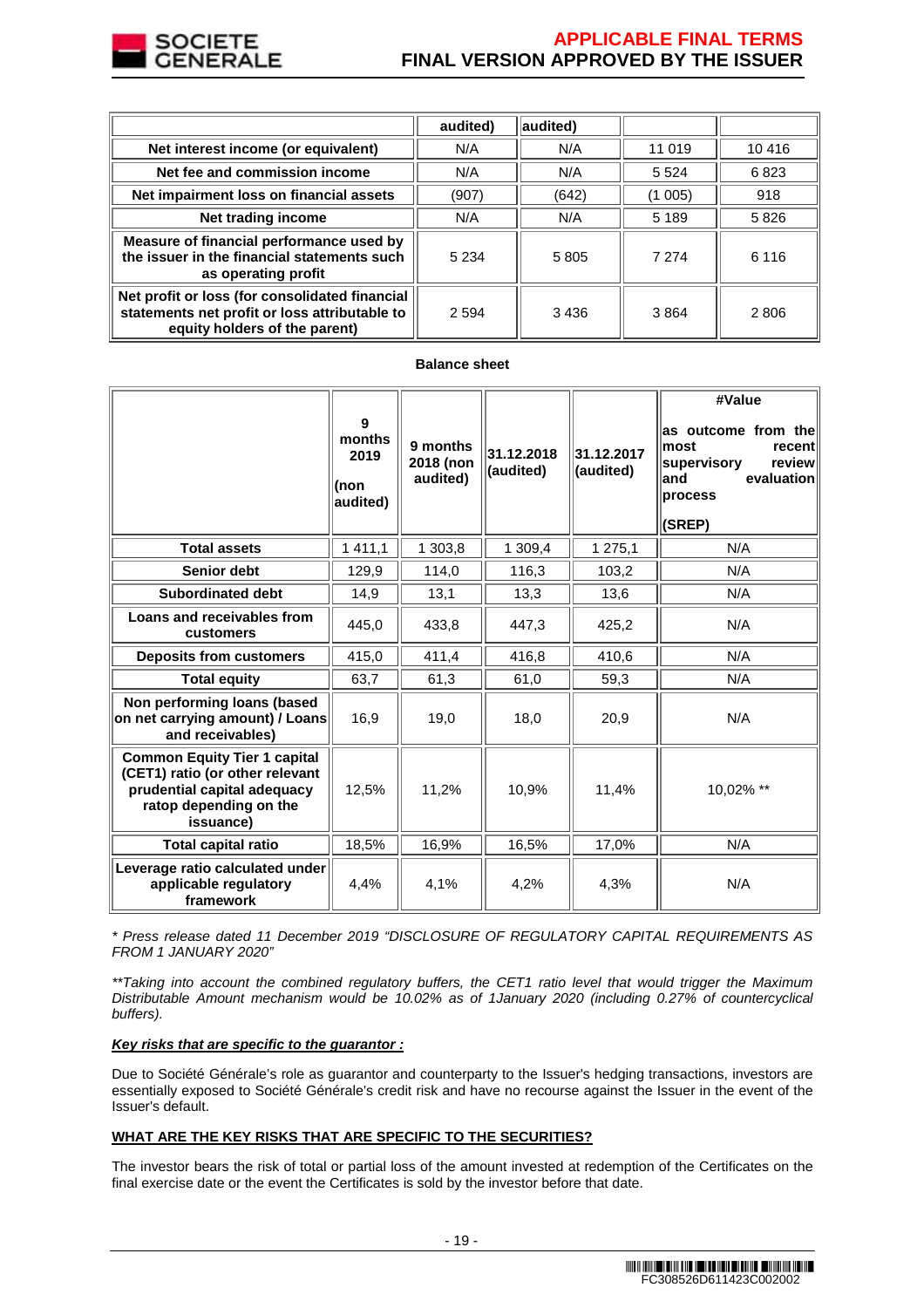

Although it is subject to market making agreement, the liquidity of the product may be affected by exceptional circumstances that make it difficult to sell the product or at a price that results in a total or partial loss of the amount invested.

Certificates may be early redeemed automatically when the level of the Underlying(s) reaches a certain level. Investors will not benefit from the performance of the Underlying(s) subsequent to such event.

The market value of the Certificates depends on the evolution of market parameters at the time of exit (price level of the Underlying(s), interest rates, volatility and credit spreads) and may therefore result in a risk of total or partial loss on the amount initially invested.

Events unrelated to the Underlying (e.g. change in law, including tax law, force majeure,) may lead to early redemption of the Certificates and thus to total or partial loss of the amount invested.

Events affecting the Underlying(s) or hedging transactions may lead to adjustments, de-indexation, substitution of the Underlying(s), or and consequently to losses on the amount invested, including in the case of capital protection.

If the currency of the investor's main activities is different from that of the product, the investor is exposed to currency risk, especially in the event of exchange controls, which may reduce the amount invested.

## **SECTION D - KEY INFORMATION ON THE OFFER OF SECURITIES TO THE PUBLIC AND/OR ADMISSION TO TRADING ON A REGULATED MARKET**

## **UNDER WHICH CONDITIONS AND TIMETABLE CAN I INVEST IN THIS SECURITIES ?**

## **DESCRIPTION OF THE TERMS AND CONDITIONS OF THE OFFER :**

## **Non Exempted Offer Jurisdiction(s):** Italy

#### **Offer Period:**

From and including June 10, 2020 at 9.00 a.m. Central European Time (CET) to and including July 24, 2020 at 4.00 p.m. CET, subject to any early closing of the Offer Period as described below.

The Certificates will be distributed:

(a) within the premises of the Distributors (at their offices and branches);

(b) through door-to-door selling (fuori sede) pursuant to Articles 30 and 31 of the Italian Legislative Decree No. 58 of 24th February 1998, as amended from time to time (the **"Italian Financial Services Act"**) from and including June 10, 2020 at 9.00 a.m. Central European Time (CET) to and including July 23, 2020 at 4.00 p.m. CET; and

(c) through long distance selling techniques (tecniche di comunicazione a distanza) pursuant to article 32 of the Italian Financial Services Act June 10, 2020 at 9.00 a.m. Central European Time (CET) to and including July 16, 2020 at 4.00 p.m. CET,

subject to any early closing of the Offer Period as described below.

The Distributor intending to distribute Certificates through door-to-door selling (fuori sede) pursuant to article 30 of the Italian Financial Services Act will collect the acceptance forms - other than directly at their branches and offices - through financial advisors for door-to-door selling (consulenti finanziari abilitati all'offerta fuori sede) pursuant to Article 31 of the Italian Financial Services Act.

Pursuant to Article 30, paragraph 6, of the Italian Financial Services Act, the validity and enforceability of contracts entered into through door-to-door selling (fuori sede) is suspended for a period of 7 (seven) days from the date of subscription of the acceptance form by the relevant investor.

Within such period investors may notify the relevant Distributor of their withdrawal without payment of any charge or commission.

The Certificates will be also offered through long distance selling techniques (tecniche di comunicazione a distanza) pursuant to article 32 of the Italian Financial Services Act  $(i.e.,$  through the trading-online platform of the Distributors and/or recorded telephone orders). In this case, investors may purchase the Certificates via the internet, after being identified by the Distributor, by using their personal password/identification codes. Pursuant to article 67-duodecies of the Italian Legislative Decree No. 206/2005 as amended (the so called "Codice del Consumo"), the validity and enforceability of the contracts entered into through long distance selling techniques (tecniche di comunicazione a distanza) is suspended for a period of 14 (fourteen) days from the date of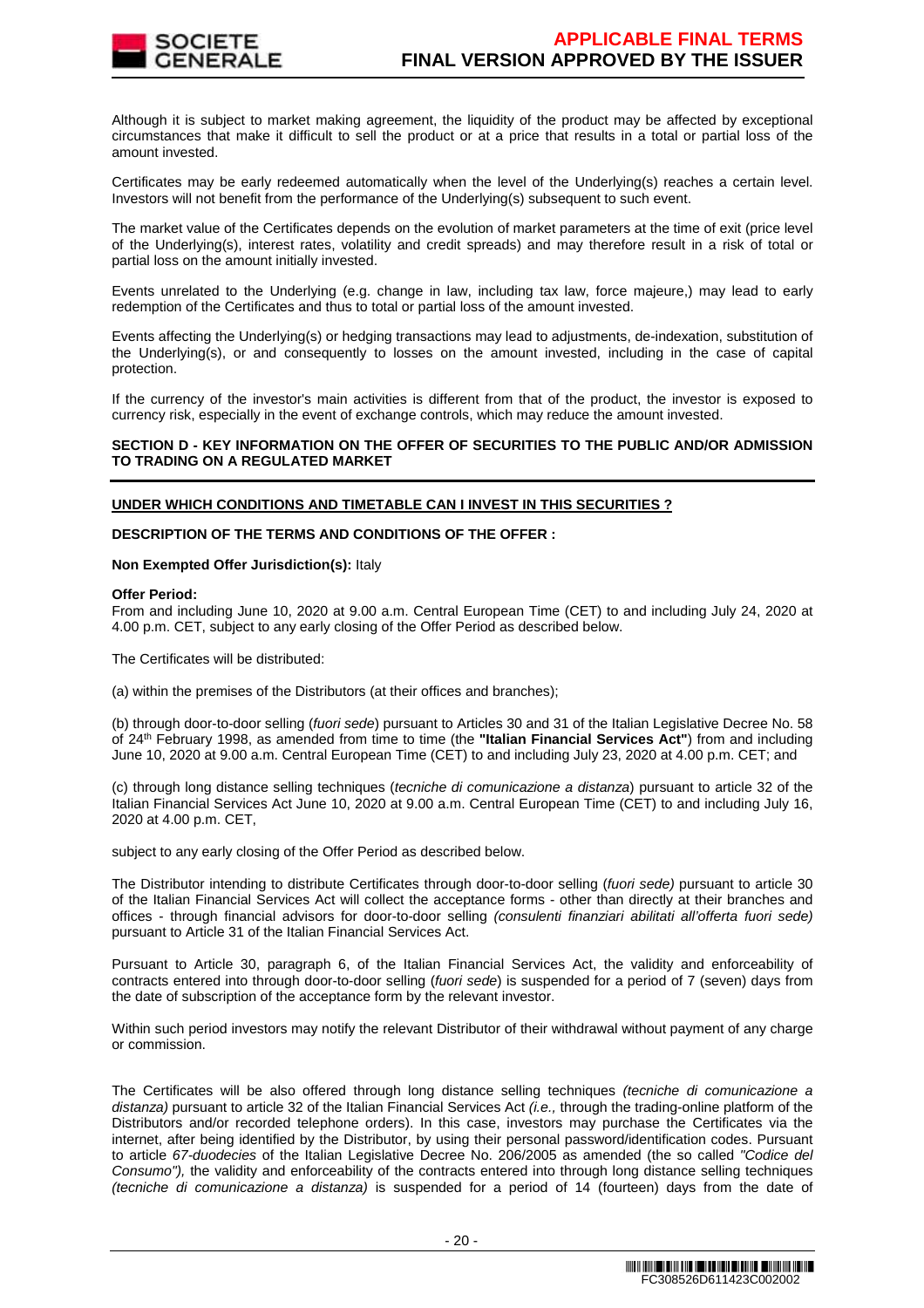

subscription of the acceptance form by the relevant investor. Within such period investors may notify the relevant Distributor of their withdrawal without any charge or commission

**Offer Price:** The Certificates will be offered at the Issue Price of which up to a maximum of 4.00% is represented by distribution fee payable upfront by the Guarantor to Deutsche Bank SpA, Piazza del Calendario, 3, 20126 Milano (the **Distributor**).

## **Conditions to which the offer is subject:**

Offers of the Certificates are conditional on their issue and, on any additional conditions set out in the standard terms of business of the financial intermediaries, notified to investors by such relevant financial intermediaries.

The Issuer reserves the right to close the Offer Period prior to its stated expiry for any reason. The Issuer reserves the right to withdraw the offer and cancel the issuance of the Certificates for any reason at any time on or prior to the Issue Date. For the avoidance of doubt, if any application has been made by a potential investor and the Issuer exercises such right, no potential investor shall be entitled to subscribe or otherwise acquire acquire the the Certificates. In each case, a notice to the investors on the early termination or the withdrawal, as applicable, will be published on the website of the Issuer (http://prospectus.socgen.com).

The validity of the offer is subject to the condition that the decision of admission to trading on EuroTLX is released by Borsa Italiana S.p.A. by not later than on the day immediately preceding the Issue Date; otherwise, the offer will be deemed withdrawn and the issuance cancelled. The Issuer undertakes to file the relevant application with Borsa Italiana S.p.A. in due time to allow Borsa Italiana S.p.A. to release a decision, according to its rules, within the day immediately preceding the Issue Date.

**Issue Price:** EUR 100 per Certificate of EUR 100 Specified Denomination

## **Estimate of total expenses related to the issuance or the offer, including estimated expenses charged to the investor by the Issuer or the offeror:**

The entry costs charged to the investor by the Issuer or the Offeror are equal to 10.90 %. The entry costs and potential recurrent costs and potential anticipated exit penalties may have an impact on the return the investor may obtain from his investment.

**Distribution plan:** The product is intended for retail investors and will be offered in Italy

## **WHO IS THE OFFEROR AND/OR THE PERSON ASKING FOR THE ADMISSION TO TRADING ?**

Societe Generale as Dealer

Tour Société Générale - 17 Cours Valmy

92987 Paris La Défense Cedex, France

Domicile : 29, boulevard Haussmann, 75009 Paris, France.

Legal form : Public limited liability company (société anonyme).

Applicable law : English law.

Country of incorporation : France

## **WHY IS THIS PROSPECTUS BEING PRODUCED ?**

This prospectus is drawn up for the purposes of the public offer of the Certificates.

**Reasons for the offer and use of proceeds :** The net proceeds from each issue of Certificates will be applied for the general financing purposes of the Société Générale Group, which include making a profit.

#### **Estimated net proceeds : Not Applicable**

**Underwriting**: There is an underwriting agreement on a firm commitment basis with**:** Société Générale

## **Interests of the individual and natural persons of the issuance/offer :**

Save for fees, if any, payable to the Dealer, and so far as the Issuer is aware, no person involved in the issue of the Certificates has an interest material to the offer.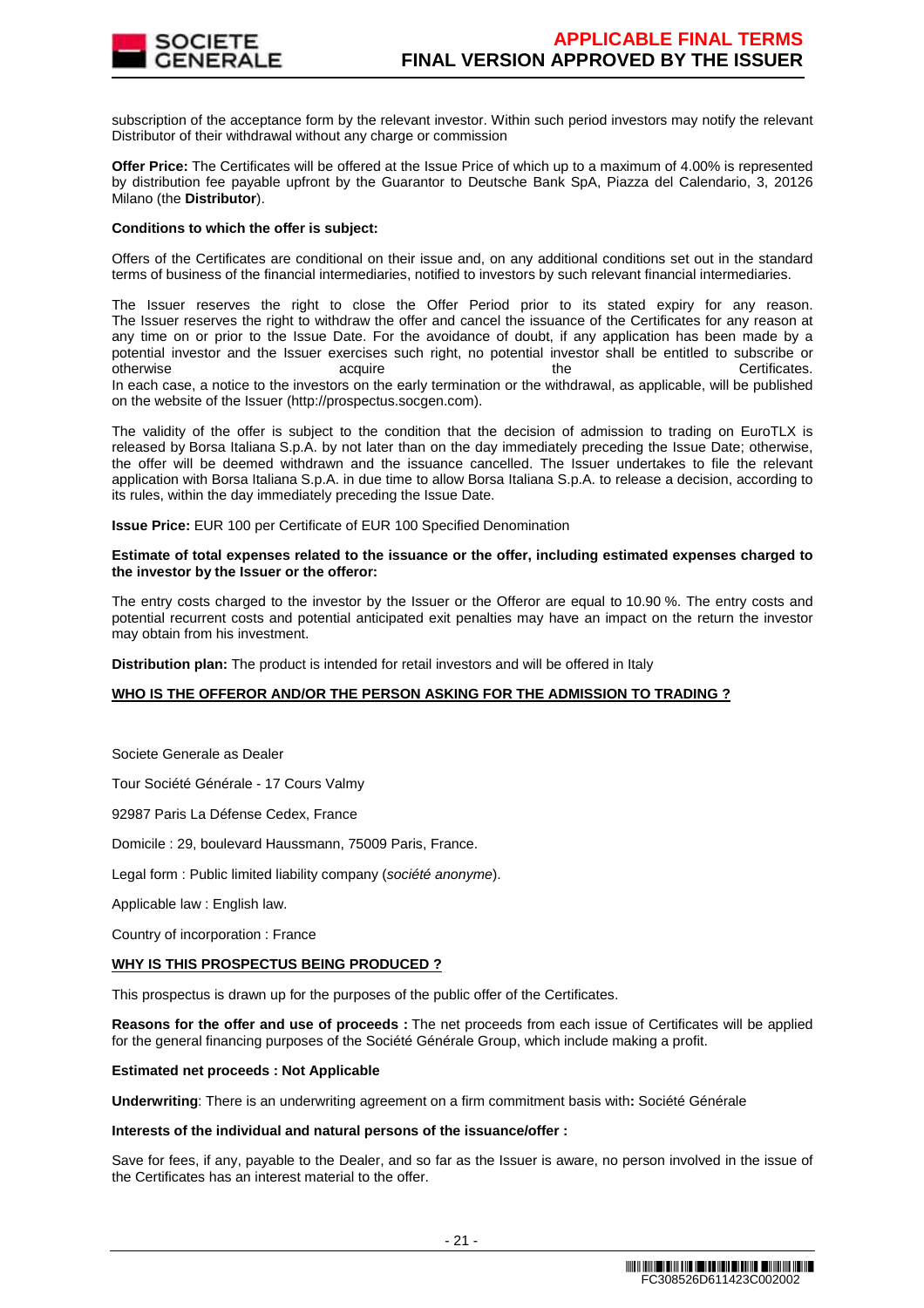

The Dealer and its affiliates have engaged, and may in the future engage, in investment banking and/or commercial banking transactions with, and may perform other services for, the Issuer and its affiliates in the ordinary course of business.

Société Générale will ensure the roles of provider of hedging instruments to the Issuer of the Certificates and Calculation Agent of the Certificates.

The possibility of conflicts of interest between the different roles of Société Générale on one hand, and between those of Société Générale in these roles and those of the Certificateholders on the other hand cannot be excluded.

Furthermore, given the banking activities of Société Générale, conflicts may arise between the interests of Société Générale acting in these capacities (including business relationship with the issuers of the financial instruments being underlyings of the Certificates or possession of non public information in relation with them) and those of the Certificateholders. Finally, the activities of Société Générale on the underlying financial instrument(s), on its proprietary account or on behalf of its customers, or the establishment of hedging transactions, may also have an impact on the price of these instruments and their liquidity, and thus may be in conflict with the interests of the Certificateholders.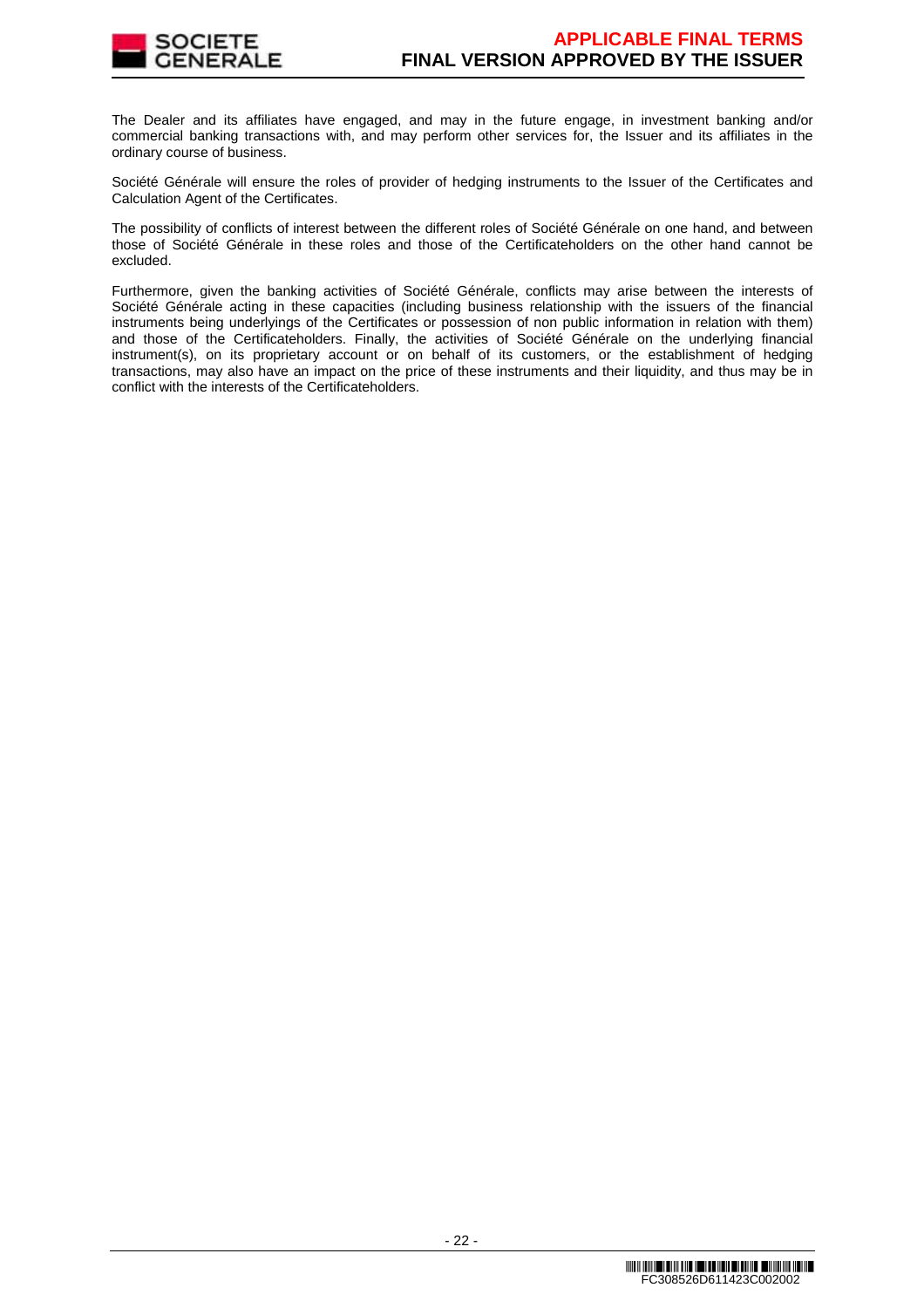

## **NOTA DI SINTESI DELL'EMISSIONE**

## **SZIONE A – INTRODUZIONE COMPRENSIVA DELLE AVVERTENZE**

**Codice ISIN** : XS2120909648

#### **Emittente : SG Issuer**

Domicilio : 16, boulevard Royal, L-2449 Luxembourg

Numero di telefono : + 352 27 85 44 40

Legal entity identifier (LEI) : 549300QNMDBVTHX8H127

#### **Offerente e/o soggetto che richiede l'ammissione alle negoziazioni :**

Societe Generale

Tour Société Générale - 17 Cours Valmy

92987 Paris La Défense Cedex, France

Sede legale : 29, boulevard Haussmann, 75009 Paris, France.

Legal entity identifier (LEI) : O2RNE8IBXP4R0TD8PU41

#### **Individuazione e contatti dell'autorità competente per l'approvazione del prospetto:**

Approvato dalla Commission de Surveillance du Secteur Financier (CSSF)

110, route d'Arlon L-2991, Luxembourg

E-Mail : direction@cssf.lu

**Data di approvazione del prospetto:** 05/06/2020

## **AVVERTENZE**

La presente nota di sintesi deve essere letta come un'introduzione al prospetto di base (il **Prospectus**).

Qualsiasi decisione di investire nei certificati (i **Certificati**) emesse sulla base Prospetto deve basarsi su una valutazione complessiva del Prospetto da parte dell'investitore.

#### **I potenziali investitori devono essere consapevoli del fatto che questi Certificati potrebbero essere volatili e che potrebbero non ricevere alcun interesse e potrebbero perdere tutto o una parte sostanziale del loro investimento.**

Qualora sia proposto un ricorso dinanzi all'autorità giudiziaria in merito alle informazioni contenute nel Prospetto e nelle relative Condizioni Definitive, il ricorrente potrebbe essere tenuto a sostenere i costi della traduzione del Prospetto di Base prima dell'inizio del procedimento, ai sensi della legislazione nazionale degli Stati Membri.

Nessun soggetto che ha provveduto alla predisposizione della presente nota di sintesi, compresa l'eventuale traduzione, potrà essere ritenuto responsabile civilmente, salvo che questa risulti fuorviante, imprecisa o incoerente se letta congiuntamente alle altre parti del Prospetto, o non offra, se letta congiuntamente alle altre parti del Prospetto, informazioni essenziali volte ad agevolare la decisione dell'investitore di investire nei Certificati.

**State per acquistare un prodotto che non è semplice e può essere di difficile comprensione.**

# **SEZIONE B – INFORMAZIONI CHIAVE SULL'EMITTENTE**

# **CHI È L'EMITTENTE DEI TITOLI?**

**Emittente : SG Issuer** (o l'**Emittente**)

Domicilio: 16, boulevard Royal, L-2449 Luxembourg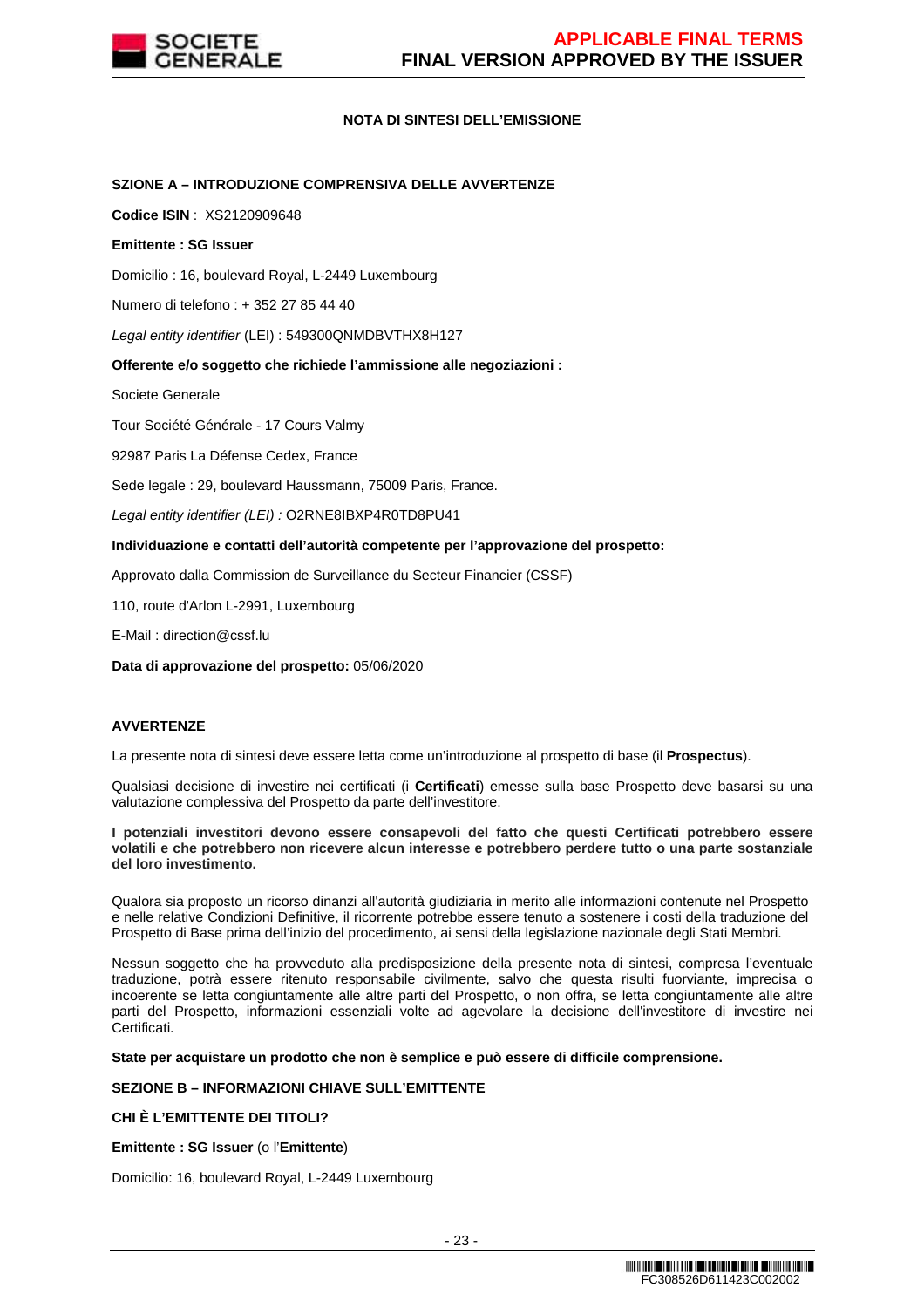

Legal entity identifier (LEI) : 549300QNMDBVTHX8H127

Giurisdizione di riferimento: diritto lussemburghese.

Paese di costituzione: Lussemburgo.

## **Società di revisione : Ernst & Young S.A.**

Le attività principali di SG Issuer sono rappresentate dalla raccolta di fondi tramite l'emissione di warrant e titoli di debito destinati al collocamento presso clienti istituzionali o retail tramite collocatori associati a Société Générale. I fondi derivanti all'emissione di tali titoli di debito vengono quindi concessi in prestito a Société Générale ed altri membri del Gruppo.

SG Issuer è una società controllata al 100 % da Société Générale Luxembourg SA, che è a sua volta un'entità interamente controllata da Société Générale e interamente consolidata.

Come previsto dal proprio statuto, l'Emittente è gestito da un Comitato Esecutivo che agisce sotto la supervisione di un Consiglio di Supervisione. I membri del Comitato Esecutivo sono Laurent Weil, Thierry Bodson, Pascal Jacob, Yves Cacclin, Alexandre Galliche e Estelle Stephan Jaspard (ciascuno singolarmente un Consigliere e nel suo complesso il Comitato Esecutivo). Laurent Weil, Thierry Bodson, Pascal Jacob, Yves Cacclin, Alexandre Galliche et Estelle Stephan Jaspard prestano la loro attività a tempo pieno nell'ambito del gruppo Societe Generale.

## **QUALI SONO LE INFORMAZIONI FINANZIARIE CHIAVE RELATIVE ALL'EMITTENTE?**

#### **Conto economico**

|                                    | 30 giugno 2019<br>30 giugno 2018 |                               |                           | 31 dicembre 2018   31 dicembre 2017 |
|------------------------------------|----------------------------------|-------------------------------|---------------------------|-------------------------------------|
| (in migliaia di €)                 | (non soggetto a<br>revisione)    | (non soggetto a<br>revisione) | (soggetto a<br>revisione) | (soggetto a<br>revisione)           |
| Utile/perdita<br><b>∥operativa</b> | 20 380                           | 16 490                        | 40 877                    | 67 184                              |

## **Stato patrimoniale**

| (in migliaia di €)                                                                                                                  | 30 giugno<br>2019<br>(non soggetto<br>a revisione) | 30 giugno<br>2018<br>(non soggetto<br>a revisione) | 31 dicembre<br>2018<br>(soggetto a<br>revisione) | 31 dicembre<br>2017<br>(soggetto a<br>revisione) |
|-------------------------------------------------------------------------------------------------------------------------------------|----------------------------------------------------|----------------------------------------------------|--------------------------------------------------|--------------------------------------------------|
| Debito finanziario netto (debiti<br>lungo∥<br>$\mathbf{a}$<br>termine meno debiti a breve termine meno<br> disponibilità liquide) * | $-44164$                                           | $-21221$                                           | $-31584$                                         | $-66889$                                         |
| (attività<br>correntil<br>Rapporto<br>corrente<br>/passività correnti)                                                              | N/A                                                | N/A                                                | N/A                                              | N/A                                              |
| Rapporto debito e capitale (passività totali<br>/capitale azionario totale)                                                         | N/A                                                | N/A                                                | N/A                                              | N/A                                              |
| Tasso di copertura degli interessi (reddito<br>operativo/spesa per interessi)                                                       | N/A                                                | N/A                                                | N/A                                              | N/A                                              |

\* il debito finanziario netto è calcolato sulla base dei seguenti elementi :

| ∥Debito finanziario netto                     | 30/06/2019 | 30/06/2018 | 31/12/2018 | 31/12/2017 |
|-----------------------------------------------|------------|------------|------------|------------|
| Obbligazioni convertibili in azioni (1)       | 48 000     | 48 000     | 48 000     | 48 000     |
| Disponibilità liquide e mezzi equivalenti (2) | $-92164$   | -69 221    | $-79584$   | -114 889   |
| ∥Totale                                       | $-44164$   | $-21221$   | $-31584$   | $-66889$   |

(1) classificato nella voce Passività finanziarie a costo ammortizzato, si veda nota 7 nel bilancio 2018 e nel bilancio periodico abbreviato del 2018 e di veda la nota 4.3 nel bilancio periodico abbreviato del 2019

(2) classificato nello Stato Patrimoniale.

# **Flussi di cassa**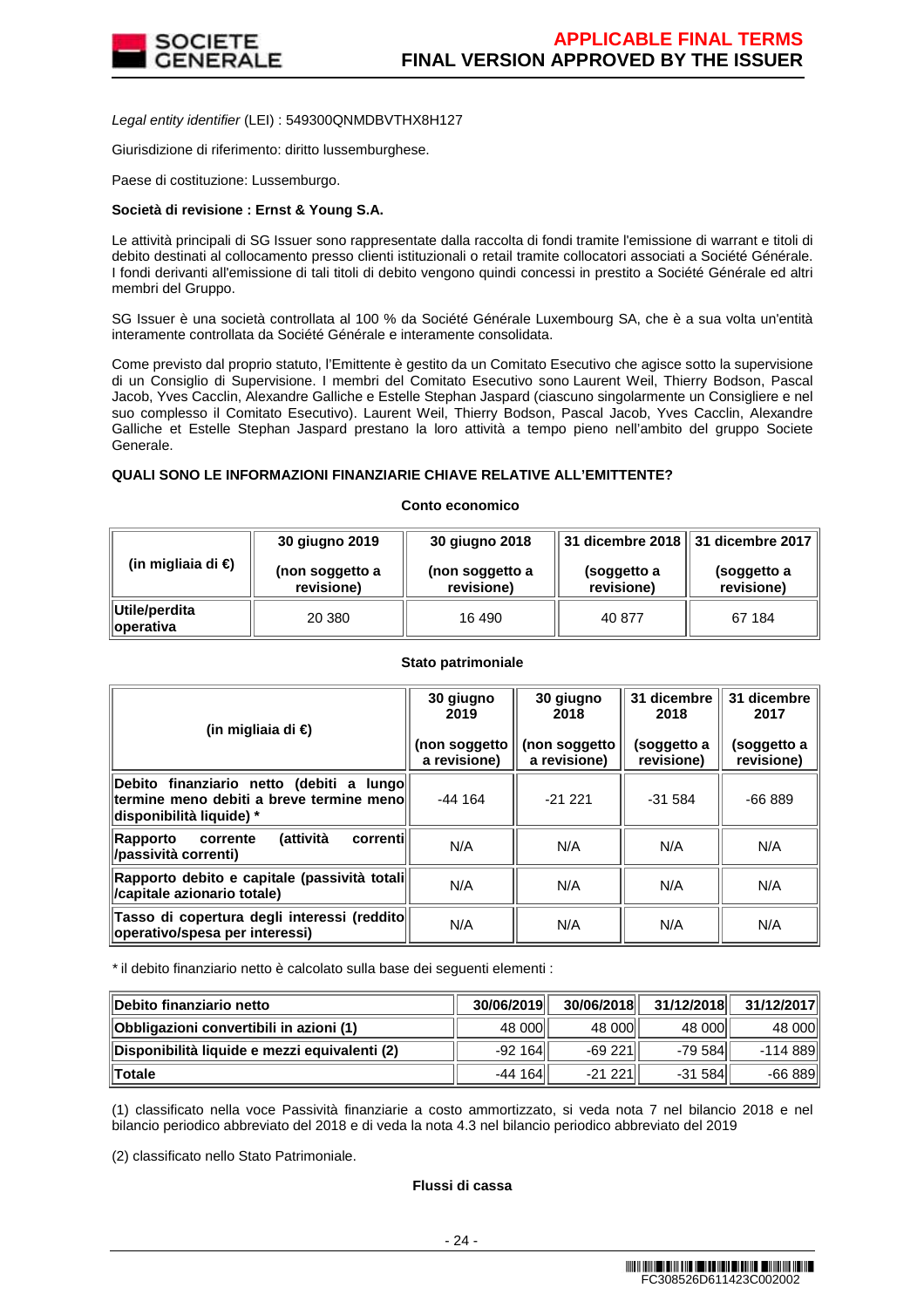

| (in migliaia di €)                                        | 30 giugno 2019<br>(non soggetto a<br>revisione | 30 giugno 2018<br>soggetto<br>(non<br>a<br>revisione) | 31<br>dicembre 2018<br>(soggetto a<br>revisione) | 31<br>dicembre 2017<br>(soggetto a<br>revisione) |
|-----------------------------------------------------------|------------------------------------------------|-------------------------------------------------------|--------------------------------------------------|--------------------------------------------------|
| Flussi di cassa netti da attività<br>operative            | 14 4 29                                        | (43 874)                                              | 4214                                             | 95 927                                           |
| <b>Flussi di cassa netti da attività l</b><br>finanziarie | (1 849)                                        | (1794)                                                | (39519)                                          | (70182)                                          |
| Flussi di cassa netti da attività<br>∣di investimento     | 0                                              | 0                                                     | 0                                                | 0                                                |

## **QUALI SONO I RISCHI CHIAVE SPECIFICI DELL'EMITTENTE?**

In caso di inadempimento o fallimento dell'Emittente, l'investitore ha diritto di ricorso soltanto nei confronti di Société Générale e, in caso di bail-in applicato ai titoli dell'emittente o ai prodotti strutturati di Société Générale, è esposto al rischio di perdita totale o parziale dell'importo investito o di sua conversione in titoli (di capitale o di debito) o di spostamento della scadenza, senza alcuna garanzia o compensazione.

## **SEZIONE C. INFORMAZIONI CHIAVE SUI TITOLI**

## **QUALI SONO LE CARATTERISTICHE PRINCIPALI DEI TITOLI?**

**Codice ISIN :** XS2120909648 **Numero di Certificati:** fino a 300000

| Valuta del Prodotto                              | <b>EUR</b>                                                                                                   | Valuta<br>dil<br>Regolamento   | EUR                                                                                    |
|--------------------------------------------------|--------------------------------------------------------------------------------------------------------------|--------------------------------|----------------------------------------------------------------------------------------|
| Sede<br>negoziazione                             | EuroTLX, un Sistema<br>di Multilaterale di Negoziazione<br>organizzato e gestito da Borsa<br>Italiana S.p.A. | Valore Nominale                | EUR 100 per Certificato                                                                |
| Investimento<br>Minimo                           | <b>EUR 100</b>                                                                                               | Prezzo di Emissione            | 100% del Valore Nominale                                                               |
| <b>Data di Scadenza</b>                          | 05/02/2025                                                                                                   | dell<br>Protezione<br>Capitale | No, è possibile subire una<br>perdita anche totale<br>dell'investimento.               |
| <b>Barriera</b><br>sulll<br><b>Capitale</b>      | 65%                                                                                                          | Capitale                       | Tipologia Barriera sul  Rilevazione solo alla<br>Data dil<br><b>Valutazione Finale</b> |
| <b>Barriera sul Premio</b>                       | 65%                                                                                                          | Premio                         | 1,4%                                                                                   |
| <b>Barriera di</b><br>Liquidazione<br>Anticipata | Vedere Sotto                                                                                                 |                                |                                                                                        |

| llSottostante di Riferimento | llIdentificatore | llBorsa di Riferimento | 'lValuta    |
|------------------------------|------------------|------------------------|-------------|
| ∥Intesa Sanpaolo SpA         | IIIT0000072618   | IBorsa Italiana        | <b>IEUR</b> |

Questo prodotto è un certificato regolato dalla legge inglese.

Questo prodotto è concepito per pagare un premio condizionale su base periodica. E' possibile che il prodotto sia automaticamente rimborsato anticipatamente in base a

condizioni predefinite. Se il prodotto non è rimborsato anticipatamente, sia il premio che l' importo di liquidazione del capitale a scadenza saranno legati alla performance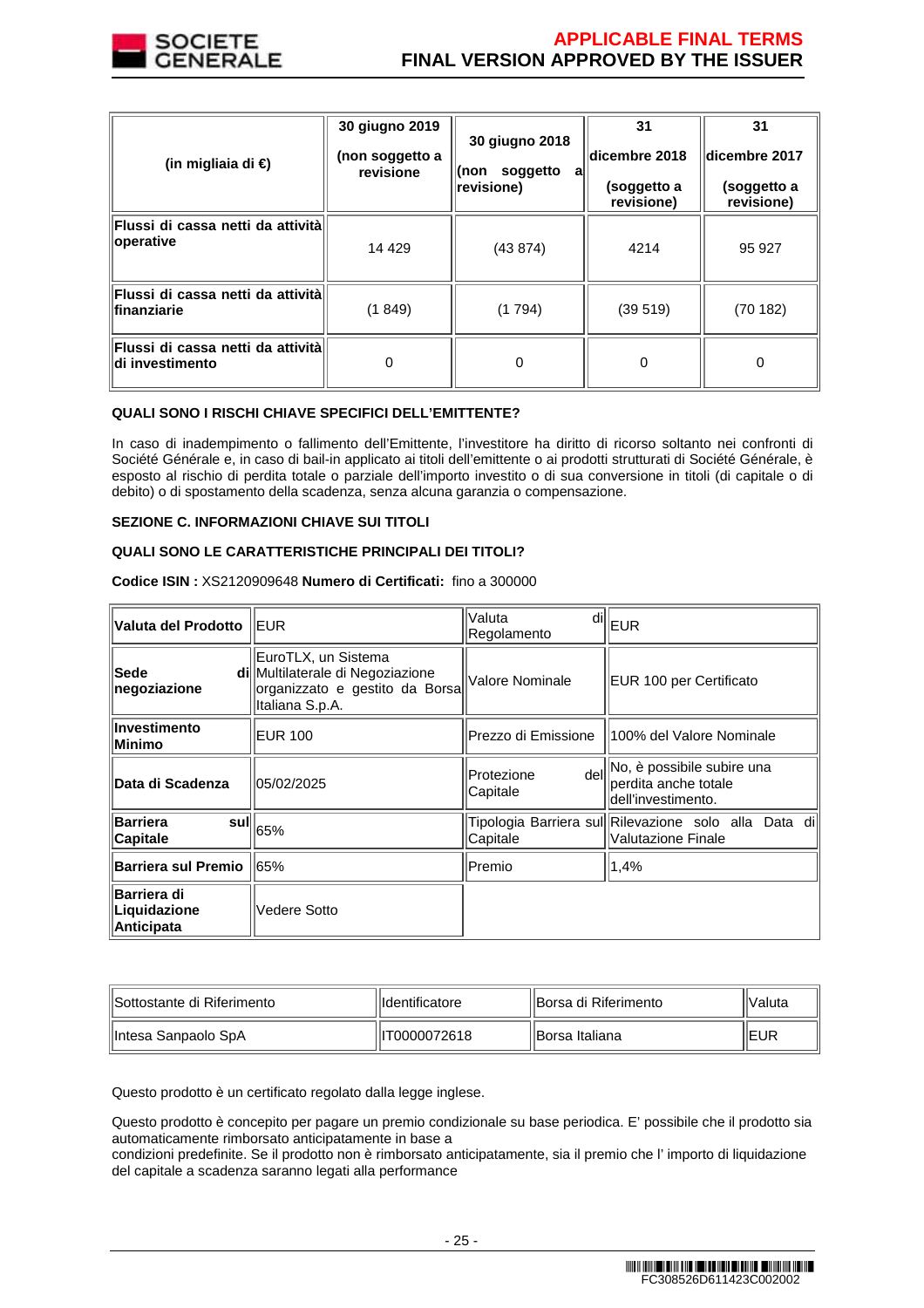

del Sottostante di Riferimento. Il capitale investito sarà da considerarsi totalmente a rischio investendo in questo prodotto.

#### Premio

Se il prodotto non è stato rimborsato anticipatamente:

- Ad ogni Data di Valutazione del Premio, se il livello del Sottostante di Riferimento è pari o superiore alla Barriera sul Premio, si riceverà alla data di pagamento:

Il Premio moltiplicato per il numero dei periodi trascorsi dall' emissione del prodotto, meno la somma dei premi già pagati.

- Altrimenti, non si riceverà il Premio.

Un periodo corrisponde a tre mesi.

Liquidazione Anticipata Automatica

Ad una qualsiasi Data di Valutazione della Liquidazione Anticipata, se il livello del Sottostante di Riferimento è pari o superiore alla Barriera di Liquidazione Anticipata, il

prodotto sarà rimborsato anticipatamente e si riceverà il 100% del Valore Nominale.

Liquidazione Finale

Alla Data di Scadenza, a condizione che il prodotto non sia stato rimborsato anticipatamente, si riceverà un importo finale di liquidazione.

- Se il Livello Finale del Sottostante di Riferimento è pari o superiore alla Barriera sul Capitale,si riceverà: 100% del Valore Nominale.

- Altrimenti, si riceverà il Livello Finale del Sottostante di Riferimento moltiplicato per il Valore Nominale. In questo scenario, si andrà incontro ad una perdita parziale o

totale del capitale investito.

Ulteriori Informazioni

- Il livello del Sottostante di Riferimento corrisponde al suo valore espresso come percentuale del suo Valore Iniziale.

- Il Valore Iniziale del Sottostante di Riferimento è il suo valore registrato alla Data di Valutazione Iniziale.

- Il Livello Finale è il livello del Sottostante di Riferimento registrato alla Data di Valutazione Finale.

- I Premi sono espressi come percentuale del Valore Nominale.

- Il verificarsi di eventi straordinari potrebbe causare modifiche dei termini del prodotto o il suo rimborso anticipato. Ciò potrebbe comportare perdite sul capitale investito.

- Il prodotto è disponibile mediante un'offerta pubblica durante il periodo di offerta applicabile nelle seguenti giurisdizioni: Italia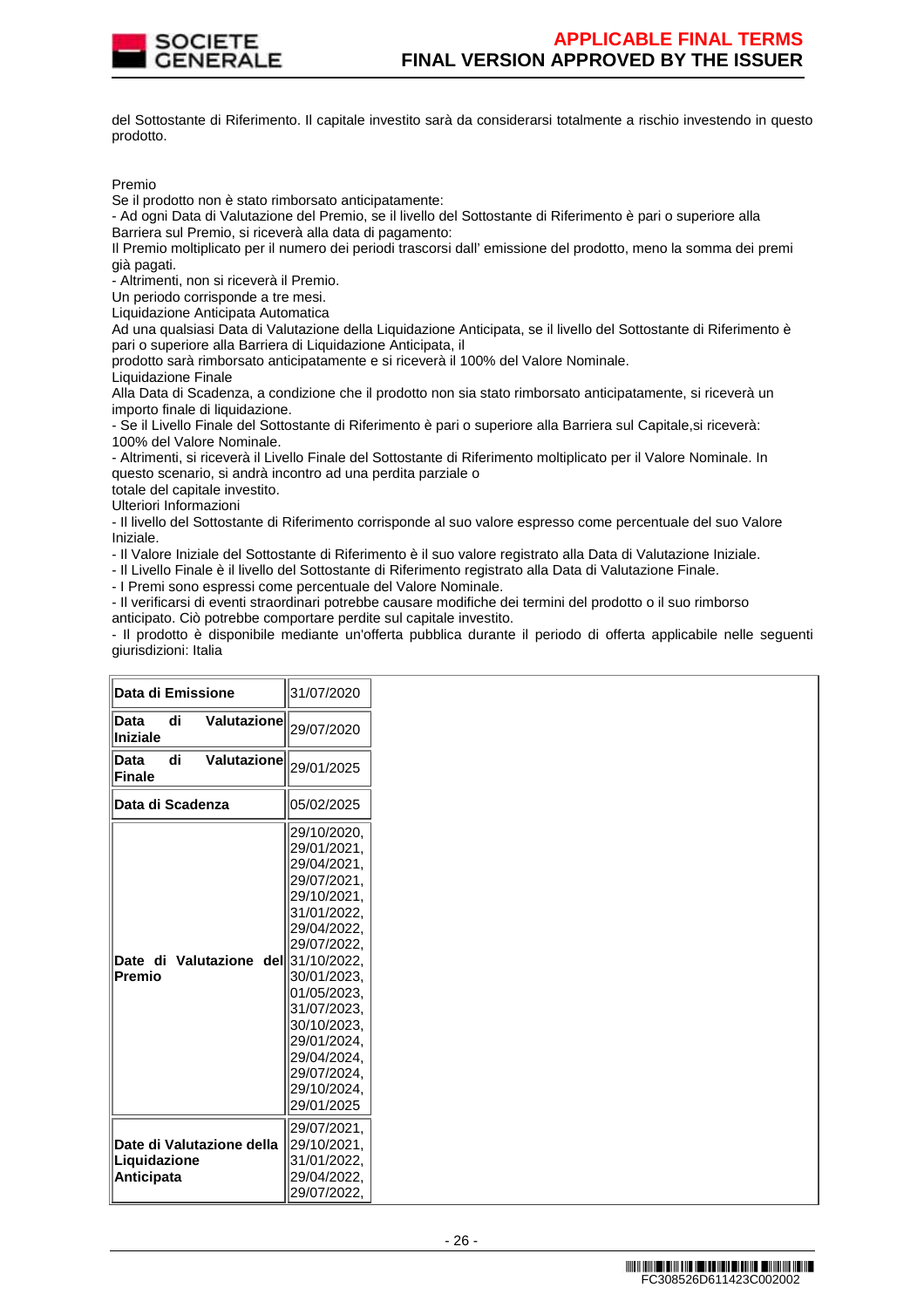

|                        | 31/10/2022,<br>30/01/2023,<br>01/05/2023,<br>31/07/2023,<br>30/10/2023,<br>29/01/2024,<br>29/04/2024,<br>29/07/2024,<br>29/10/2024 |        |                                                  |                                        |
|------------------------|------------------------------------------------------------------------------------------------------------------------------------|--------|--------------------------------------------------|----------------------------------------|
| Data di<br>Valutazione | Barriera sul<br><b>Premio</b>                                                                                                      | Premio | Liquidazione<br>Anticipata<br><b>Applicabile</b> | Barriera di Liquidazione<br>Anticipata |
| 29/10/2020             | 65%                                                                                                                                | 1,4%   | No                                               |                                        |
| 29/01/2021             | 65%                                                                                                                                | 1,4%   | No                                               |                                        |
| 29/04/2021             | 65%                                                                                                                                | 1,4%   | No                                               |                                        |
| 29/07/2021             | 65%                                                                                                                                | 1,4%   | Yes                                              | 100%                                   |
| 29/10/2021             | 65%                                                                                                                                | 1,4%   | Yes                                              | 100%                                   |
| 31/01/2022             | 65%                                                                                                                                | 1,4%   | Yes                                              | 95%                                    |
| 29/04/2022             | 65%                                                                                                                                | 1,4%   | Yes                                              | 95%                                    |
| 29/07/2022             | 65%                                                                                                                                | 1,4%   | Yes                                              | 90%                                    |
| 31/10/2022             | 65%                                                                                                                                | 1,4%   | Yes                                              | 90%                                    |
| 30/01/2023             | 65%                                                                                                                                | 1,4%   | Yes                                              | 85%                                    |
| 01/05/2023             | 65%                                                                                                                                | 1,4%   | Yes                                              | 85%                                    |
| 31/07/2023             | 65%                                                                                                                                | 1,4%   | Yes                                              | 80%                                    |
| 30/10/2023             | 65%                                                                                                                                | 1,4%   | Yes                                              | 80%                                    |
| 29/01/2024             | 65%                                                                                                                                | 1,4%   | Yes                                              | 75%                                    |
| 29/04/2024             | 65%                                                                                                                                | 1,4%   | Yes                                              | 75%                                    |
| 29/07/2024             | 65%                                                                                                                                | 1,4%   | Yes                                              | 70%                                    |
| 29/10/2024             | 65%                                                                                                                                | 1,4%   | Yes                                              | 70%                                    |
| 29/01/2025             | 65%                                                                                                                                | 1,4%   | No                                               |                                        |

## **Rinuncia ai diritti di compensazione**

I Portatori dei Cerificati rinunciano a qualsiasi diritto di compensazione e ritenzione con riferimento ai Certificati, nella misura consentita dalla legge.

## **Giurisdizione applicabile**

L'Emittente accetta la competenza dei tribunali inglesi in relazione a qualunque controversia nei confronti dell'Emittente, e che i Portatori dei Certificati possano promuovere un'azione legale innanzi a qualunque altro tribunale competente.

## **Priorità:**

I Certificati sono obbligazioni dirette, incondizionate, non garantite e non subordinate dell'Emittente e saranno pari passu rispetto a tutte le altre obbligazioni dirette, incondizionate, non garantite e non subordinate dell'Emittente, presenti e future, in circolazione.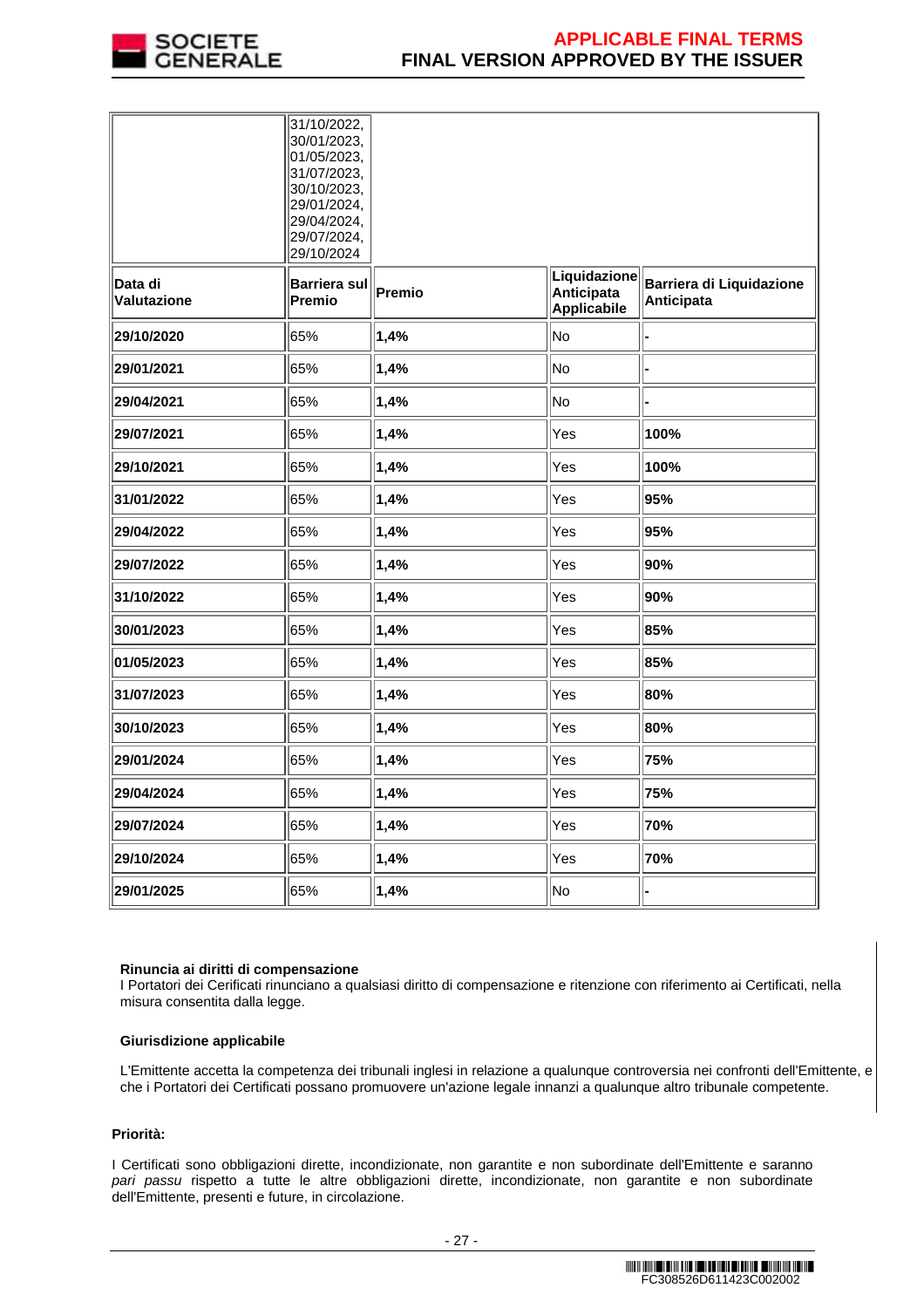

Il Portatore dell'obbligazione prende atto e accetta che in caso di risoluzione ai sensi della Direttiva 2014/59/UE che riguardi le passività dell'Emittente ovvero le passività di Societe Generale non subordinate, di tipo senior preferred, strutturate e rilevanti ai fini del rapporto LMEE, I Certificati possono essere oggetto di riduzione totale o parziale degli importi in relazione ad esse dovuti, su base permanente; di conversione in tutto o in parte degli import dovuti in azioni o altri titoli dell'Emittente o del Garante o di altro soggetto; di cancellazione; e/o di modifica della scadenza dei Certificati ovvero modifica del calendario o dell'importo degli interessi.

## **RESTRIZIONI ALLA LIBERA TRASFERIBILITÀ DEI CERTIFICATI**

Non Applicabile. Non sussiste alcuna limitazione alla libera trasferibilità dei Certificati, ferme restando le restrizioni di vendita e trasferimento eventualmente in vigore in talune giurisdizioni, incluse le restrizioni applicabili all'offerta e alla vendita a, o per conto o a beneficio di, Cessionari Autorizzati

Un Cessionario Consentito indica qualsiasi soggetto che (i) non è una U.S. person secondo la definizione di cui al Regulation S; e (ii) non è un soggetto che rientra in una qualsiasi definizione di soggetto U.S. ai fini di qualsivoglia regola CEA o CFTC, o linee guida o ordinanze proposte o emesse da CEA (per fini di chiarezza, qualsiasi soggetto che non sia un "soggetto non statunitense" ai sensi della norma CFTC 4.7(a)(1)(iv), ma escludendo, ai fini della sottosezione (D), l'eccezione riferita a qualsiasi soggetto qualificato ed idoneo che non sia un "soggetto non statunitense", sarà considerato un soggetto U.S.); e (iii) non è "soggetto U.S." ai sensi delle norme definitive di attuazione dei requisiti di mantenimento del rischio di credito di cui alla Sezione 15G del U.S. Securities Exchange Act del 1934 e successive modifiche (le **Regole U.S. di Mantenimento del Rischio**) (un **Soggetto U.S. al Mantenimento del Rischio**).

# **DOVE SARANNO NEGOZIATI I TITOLI?**

## **Ammissione alle negoziazioni:**

Sarà presentata domanda di ammissione alla negoziazione dei Certificati sul Sistema Multilaterale di Negoziazione denominato EuroTLX "MTF"), organizzato e gestito da Borsa Italiana S.p.A.

**Non vi è alcuna certezza che la negoziazione dei Certificati sia approvata a partire dalla Data di Emissione.**

# **I TITOLI SONO ASSISTITI DA UNA GARANZIA?**

## **Natura e scopo della garanzia**

I Certificati sono incondizionatamente e irrevocabilmente garantiti da Société Générale (il **Garante**) ai sensi della garanzia regolata dal diritto francese stipulata in data 05/06/2020 (la **Garanzia**).

La Garanzia costituisce un'obbligazione diretta, incondizionata, non garantita e non subordinata del Garante, con il rango di obbligazione senior preferred di cui all'articolo L. 613-30-3-I-3° del Codice e sarà almeno pari passu rispetto a tutte le altre obbligazioni, esistenti e future, dirette, incondizionate, non garantite e senior preferred del Garante, ivi comprese quelle relative ai depositi.

Qualsiasi riferimento a somme o importi pagabili dall'Emittente, garantiti dal Garante ai sensi della Garanzia, dovrà essere rivolto a somme e/o importi direttamente ridotti, e/o in caso di conversione in equity, ridotte dell'importo di tale conversione, e/o altrimenti modificati di volta in volta in seguito all'applicazione del potere di bail-in di qualsivoglia autorità pertinente ai sensi della direttiva 2014/59/UE del Parlamento Europeo e del Consiglio dell'Unione Europea.

## **Descrizione del Garante**

Il Garante, Société Générale è la società controllante del Gruppo Société Générale.

Sede legale: 29, boulevard Haussmann, 75009 Parigi, Francia.

Forma giuridica: Società per azioni a responsabilità limitata pubblica (société anonyme).

Legislazione di riferimento dell'Emittente: diritto francese.

Paese di costituzione: Francia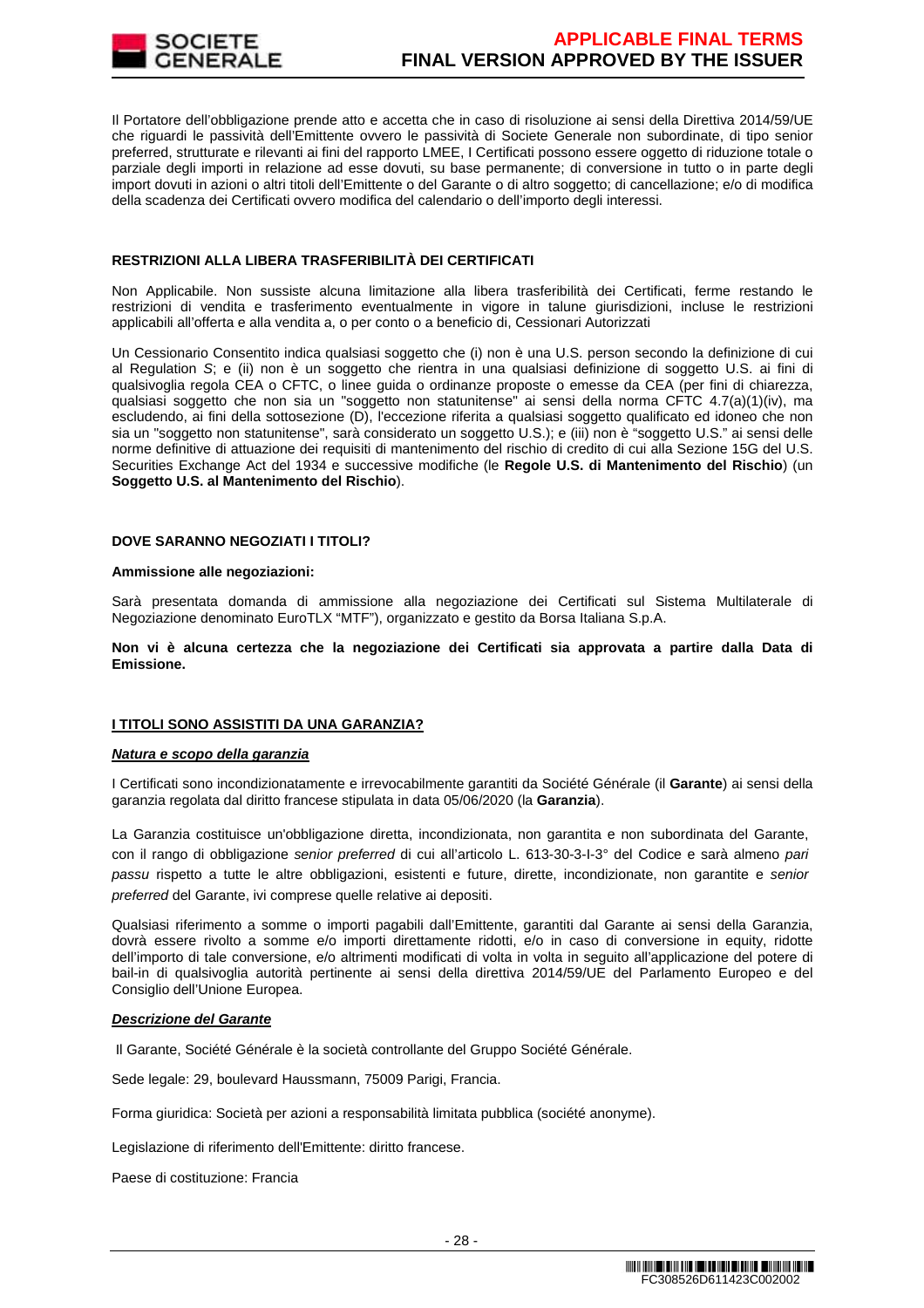

## Legal entity identifier (LEI) : O2RNE8IBXP4R0TD8PU41

Il Garante può intraprendere su base regolare, come ciò è definito nelle condizioni fissate dal French Banking and Financial Regulation Committee, tutte le operazioni salvo quelle sopra menzionate, ivi inclusa in particolare l'attività di brokeraggio assicurativo.

In generale, il Garante può svolgere, per conto proprio, per conto di terzi o congiuntamente, tutte le attività finanziarie, commerciali, industriali, relative all'agricoltura, alla proprietà personale o immobiliare, direttamente o indirettamente legate alle attività sopra menzionate o che possono facilitare lo svolgimento di tali attività.

## **Informazioni finanziarie chiave del Garante:**

|                                                                                                                                                         | 9 mesi 2019<br>revisione) | 19<br>mesi<br>(non soggetto all(non soggetto all(soggetto<br>revisione) | 2018 31.12.2018<br>revisione) | 31.12.2017<br>all(soggetto<br>a<br>revisione) |
|---------------------------------------------------------------------------------------------------------------------------------------------------------|---------------------------|-------------------------------------------------------------------------|-------------------------------|-----------------------------------------------|
| Reddito netto da interessi (o<br>equivalente)                                                                                                           | N/A                       | N/A                                                                     | 11 019                        | 10 416                                        |
| Reddito netto da fee e commissioni                                                                                                                      | N/A                       | N/A                                                                     | 5 5 2 4                       | 6823                                          |
| Perdita netta da riduzione durevole di<br>valore delle attività finanziarie                                                                             | (907)                     | (642)                                                                   | (1005)                        | 918                                           |
| Reddito netto da trading                                                                                                                                | N/A                       | N/A                                                                     | 5 1 8 9                       | 5826                                          |
| Misura della performance finanziaria<br>utilizzata dall'emittente nel bilancio<br>quale l'utile operativo                                               | 5 2 3 4                   | 5805                                                                    | 7 2 7 4                       | 6 116                                         |
| Utile o perdita netta (per il bilancio<br>consolidato utile o perdita netta<br>attribuibile ai possessori di strumenti<br>di capitale della capogruppo) | 2 5 9 4                   | 3436                                                                    | 3864                          | 2 806                                         |

#### **Conto economico**

## **Stato patrimoniale**

|                                                                                                                                                | 9 mesi 2019<br>l(non<br>soggetto<br>al<br>revisione) | 9 mesi 2018<br>(non<br>soggetto a<br>revisione) | 31.12.2018<br>(soggetto<br>a<br>revisione) | 31.12.2017<br>(soggetto<br>a<br>revisione) | #Valore<br>risultante dal<br>più<br>∣recente<br>processo<br>revisione<br>∣di<br>el<br>valutazione<br>prudenziale<br>(SREP) |
|------------------------------------------------------------------------------------------------------------------------------------------------|------------------------------------------------------|-------------------------------------------------|--------------------------------------------|--------------------------------------------|----------------------------------------------------------------------------------------------------------------------------|
| <b>Totale attività</b>                                                                                                                         | 1 4 1 1 , 1                                          | 1 303,8                                         | 1 309,4                                    | 1 275,1                                    | N/A                                                                                                                        |
| Debiti senior                                                                                                                                  | 129,9                                                | 114,0                                           | 116,3                                      | 103,2                                      | N/A                                                                                                                        |
| Debiti subordinati                                                                                                                             | 14,9                                                 | 13,1                                            | 13,3                                       | 13,6                                       | N/A                                                                                                                        |
| Prestiti e crediti dalla<br>clientela                                                                                                          | 445,0                                                | 433,8                                           | 447,3                                      | 425,2                                      | N/A                                                                                                                        |
| Depositi dalla clientela                                                                                                                       | 415,0                                                | 411,4                                           | 416,8                                      | 410,6                                      | N/A                                                                                                                        |
| <b>Totale capitale</b>                                                                                                                         | 63,7                                                 | 61,3                                            | 61,0                                       | 59,3                                       | N/A                                                                                                                        |
| Prestiti non performing<br>(sulla base di importo netto<br>iscritto in bilancio / prestiti e<br>crediti)                                       | 16,9                                                 | 19,0                                            | 18,0                                       | 20,9                                       | N/A                                                                                                                        |
| Rapporto di Common Equity<br>Tier 1 capital (CET1) (o altro<br>rapporto di capitale di<br>adeguatezza prudenziale a<br>seconda dell'emissione) | 12,5%                                                | 11,2%                                           | 10,9%                                      | 11,4%                                      | 10,02% **                                                                                                                  |
| Rapporto di capitale totale                                                                                                                    | 18,5%                                                | 16,9%                                           | 16,5%                                      | 17,0%                                      | N/A                                                                                                                        |
| Rapporto di leva calcolato                                                                                                                     | 4,4%                                                 | 4,1%                                            | 4,2%                                       | 4,3%                                       | N/A                                                                                                                        |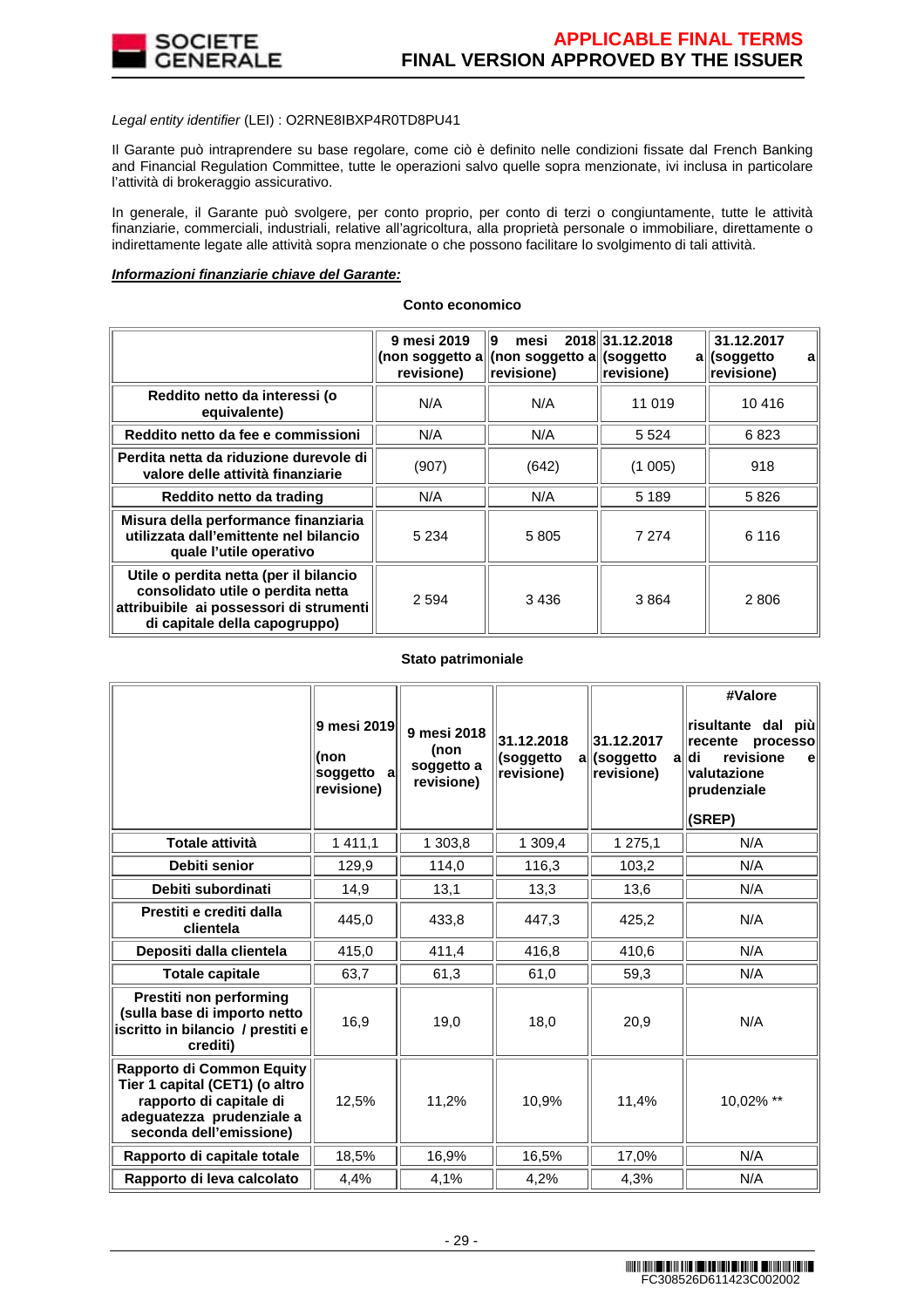

| secondo il quadro<br>regolamentare applicabile |  |  |  |
|------------------------------------------------|--|--|--|
|                                                |  |  |  |

Comunicato stampa dell' 11 dicembre 2019 "INFORMATIVA SUI REQUISITI DI CAPITALE REGOLAMENTARE DAL 1 GENNAIO 2020"

\*\*Considerando i buffers regolamentari combinati, il livello del rapporto CET1 che attiverebbe il meccanismo dell'Importo Massimo Distribuibile sarebbe pari a 10,02% al 1 gennaio 2020 (includendo 0,27% di buffers anticiclici).

## **Rischi chiave specifici del garante**

Considerando che Société Générale è garante e controparte delle operazioni di copertura dell'Emittente, gli investitori sono essenzialmente esposti al rischio di credito di Société Générale e non hanno ricorso nei confronti dell'Emittente in caso di inadempimento dell'Emittente.

## **QUALI SONO I RISCHI CHIAVE SPECIFICI DEI TITOLI?**

La vendita dei Certificati prima della prevista data di scadenza determinerà la perdita della protezione totale dell'importo investito**.**

Benché sia oggetto di impegni di market making, la liquidità del prodotto può essere influenzata dal verificarsi di circostanze eccezionali che potrebbero rendere difficile vendere il prodotto o comunque ad un prezzo che produce la perdita totale o parziale dell'importo investito.

I Certificati possono essere rimborsati anticipatamente automaticamente quando il livello del(i) Sottostante(i) raggiungono un certo livello. Gli Investori non beneficeranno della performance del(i) Sottostante(i) successivamente a tal evento.

Il valore di mercato dei Certificati dipende dall'evoluzione dei parametri di mercato al momento dell'uscita (livello dei prezzi dei Sottostanti, tassi di interesse, volatilità e credit spreads) e può pertanto comportare un rischio di perdita totale o parziale dell'importo inizialmente investito.

Il verificarsi di eventi non legati al Sottostante (quali la modifica di previsioni di legge, inclusa la normativa fiscale, eventi di forza maggiore) possono determinare il rimborso anticipato dei Certificati e quindi la perdita totale o parziale dell'importo investito.

Il verificarsi di eventi relativi al Sottostante ovvero a operazioni di copertura può determinare la necessità di rettifiche, de-indicizzazioni, sostituzione del Sottostante, e di conseguenza a perdite del capitale investito, anche in caso di prodotti a capitale protetto.

Se la valuta di riferimento delle attività principali dell'investitore è diversa da quella del prodotto, l'investitore è esposto al rischio di cambio, in particolare in caso di controlli sul cambio, che potrebbero ridurre l'importo investito.

## **SEZIONE D – INFORMAZIONI CHIAVE SULL'OFFERTA AL PUBBLICO DEI TITOLI E/O SULL'AMMISSIONE ALLE NEGOZIAZIONI SU DI UN MERCATO REGOLAMENTATO**

## **IN BASE A QUALI CONDIZIONI E ORIZZONTE TEMPORALE POSSO INVESTIRE IN QUESTI TITOLI?**

## **DESCRIZIONE DELLE MODALITÀ DELL'OFFERTA:**

## **Giurisdizione dell'offerta al pubblico non esente:** Italia

**Periodo di Offerta:** Dal 10 giugno 2020 (incluso) alle 09:00 CET (Central European Time) al 24 luglio 2020 (incluso), alle 16:00 CET, salvo chiusura anticipata del Periodo di Offerta, come descritto di seguito.

I Certificati verranno collocati:

(a) all'interno dei locali del Collocatorie (presso le sedi e le filiali);

(b) mediante offerta fuori sede ai sensi dell'articolo 30 e dell'articolo 31 del d.lgs 24 febbraio 1998 n. 58 come successivamente modificato (il "Testo Unico della Finanza") dal 10 giugno 2020 alle 9.00 CET al 23 luglio 2020 (incluso), alle 16.00 CET; e

(c) mediante tecniche di comunicazione a distanza ai sensi dell'articolo 32 del TUF dal 10 giugno 2020 alle 9.00 CET al 16 luglio 2020 (incluso), alle 16.00 CET,

salvo chiusura anticipata del Periodo d'Offerta come descritto di seguito.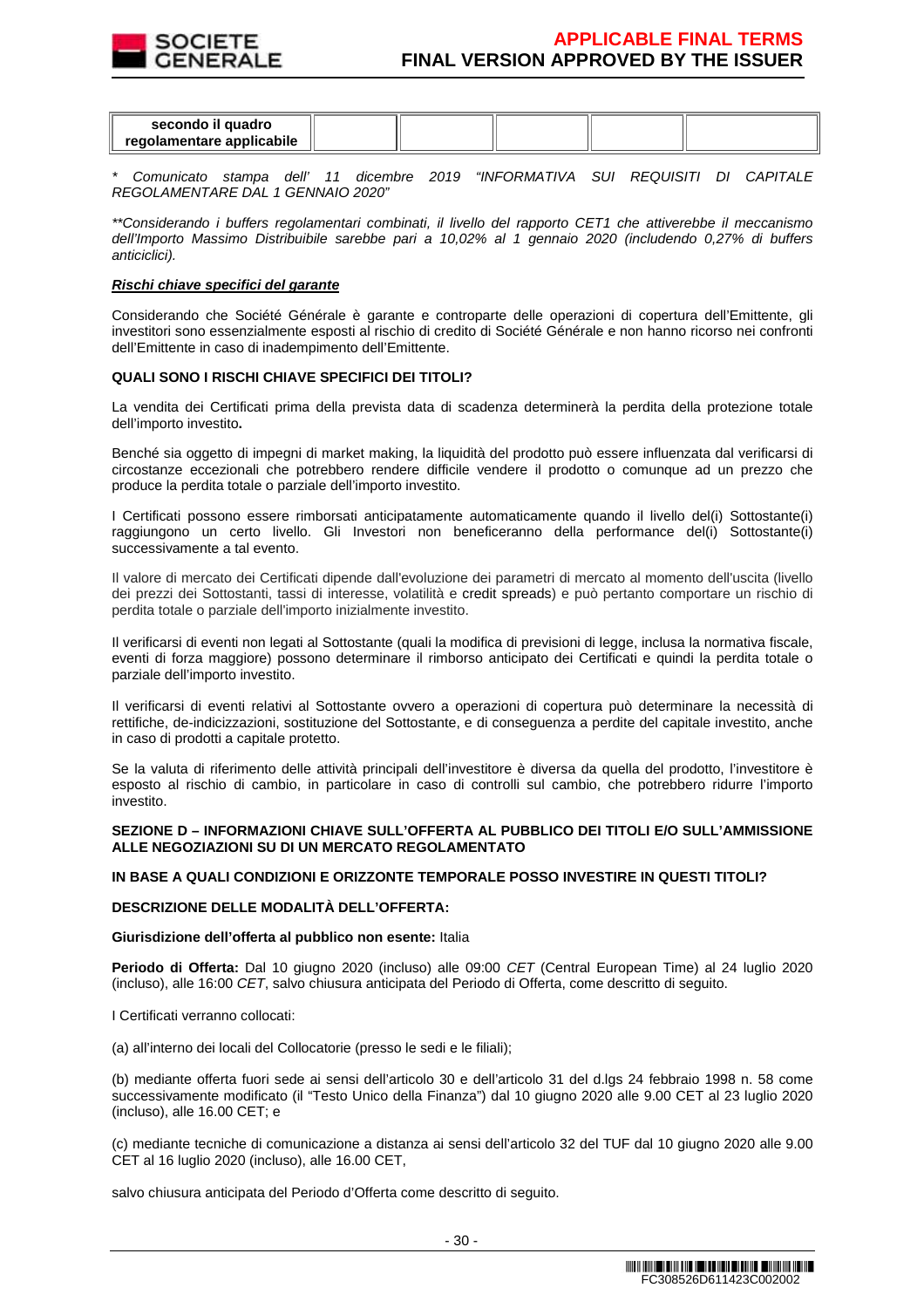

Il Collocatore che intende collocare i Certificati attraverso l'offerta fuori sede ai sensi dell'articolo 30 del Testo Unico della Finanza raccoglieranno i Moduli di adesione - invece che direttamente presso le loro filiali e uffici attraverso consulenti finanziari abilitati all'offerta fuori sede ai sensi dell'articolo 31 del Testo Unico della Finanza.

Ai sensi dell'articolo 30, comma 6, del Testo Unico della Finanza, la validità e l'efficacia dei contratti sottoscritti tramite Offerta Fuori Sede è sospesa per un periodo di 7 (sette) giorni dalla data di sottoscrizione del Modulo di Adesione da parte del relativo investitore.

Entro tale periodo gli investitori possono comunicare al Collocatore il loro recesso, senza dover pagare alcun costo o commissione.

I Certificati verranno anche offerti mediante tecniche di comunicazione a distanza ai sensi dell'articolo 32 del Testo Unico della Finanza (ad esempio attraverso le piattaforme di trading online dei Collocatori e/o mediante ordini telefonici). In tale caso gli investitori possono acquistare i Certificati via internet e/o via telefono, dopo essere stati identificati dal Collocatore, secondo le procedure stabilite dal Collocatore. Ai sensi dell'articolo 67 duodecies del d.lgs n. 206/2005 come successivamente modificato (il "Codice del Consumo"), la validità e l'efficacia dei contratti sottoscritti mediante tecniche di comunicazione a distanza sono sospese per un periodo di 14 (quattordici) giorni dalla data di sottoscrizione. Entro tale periodo gli investitori possono comunicare al Collocatore il loro recesso senza alcun costo o commissione.

**Prezzo di Offerta:** I Certificati saranno offerti al Prezzo di Emissione, una parte del quale, pari al massimo al 4,00%, è costituita dalla commissione di distribuzione dovuta in via anticipata dal Garante a Deutsche Bank SpA, Piazza del Calendario, 3, 20126 Milano (il **Collocatore**).

## **Condizioni a cui è soggetta l'offerta:**

L'offerta dei Certificati è subordinata alla loro emissione e a qualunque condizione aggiuntiva contenuta nei termini generali di attività degli intermediari finanziari, dagli stessi notificate agli investitori.

L'Emittente si riserva il diritto di chiudere il Periodo di Offerta prima della scadenza inizialmente stabilita per qualunque motivo.

L'Emittente si riserva il diritto di ritirare l'offerta e annullare l'emissione dei Certificati per qualunque motivo e in un qualsiasi momento alla Data di Emissione o precedentemente alla stessa. Resta inteso che qualora un potenziale investitore abbia richiesto la sottoscrizione e l'Emittente eserciti tale diritto, tale potenziale investitore non avrà alcun diritto di sottoscrivere o acquistare altrimenti i Certificati.

In ogni caso, l'avviso agli investitori relativo alla chiusura anticipata o al ritiro, a seconda dei casi, sarà pubblicato sul sito web dell'Emittente (http://prospectus.socgen.com).

La validità dell'offerta è soggetta al rilascio dell'autorizzazione alla negoziazione sull'EuroTLX da parte di Borsa Italiana S.p.A. entro e non oltre il giorno immediatamente precedente alla Data di Emissione; diversamente, l'offerta deve considerarsi ritirata e l'emissione annullata. L'Emittente s'impegna a presentare per tempo la relativa domanda a Borsa Italiana S.p.A., al fine di consentire a Borsa Italiana S.p.A. di prendere una decisione, in base ai suoi regolamenti, entro il giorno immediatamente precedente alla Data di Emissione.

**Prezzo di Emissione:** EUR 100 per Certificato di Denominazione Specificata di EUR 100

## **Stima delle spese totali relative all'emissione o all'offerta, includendo la stima di eventuali spese applicate all'investitore dall'Emittente o dall'offerente:**

I costi di entrata impliciti nel Prezzo di Emissione applicati all'investitore dall'Emittente o dall'Offerente sono pari al 10,90%. I costi di entrata e i potenziali costi ricorrenti e le potenziali penali di uscita anticipata possono avere un impatto sul rendimento che l'investitore può ottenere dall'investimento.

**Piano di distribuzione:** Il prodotto è destinato ad investitori al dettaglio e sarà offerto in Italia

# **CHI è L'OFFERENTE E/O IL SOGGETTO CHE CHIEDE L'AMMISSIONE ALLE NEGOZIAZIONI ?**

Societe Generale in quanto Dealer

Tour Société Générale - 17 Cours Valmy